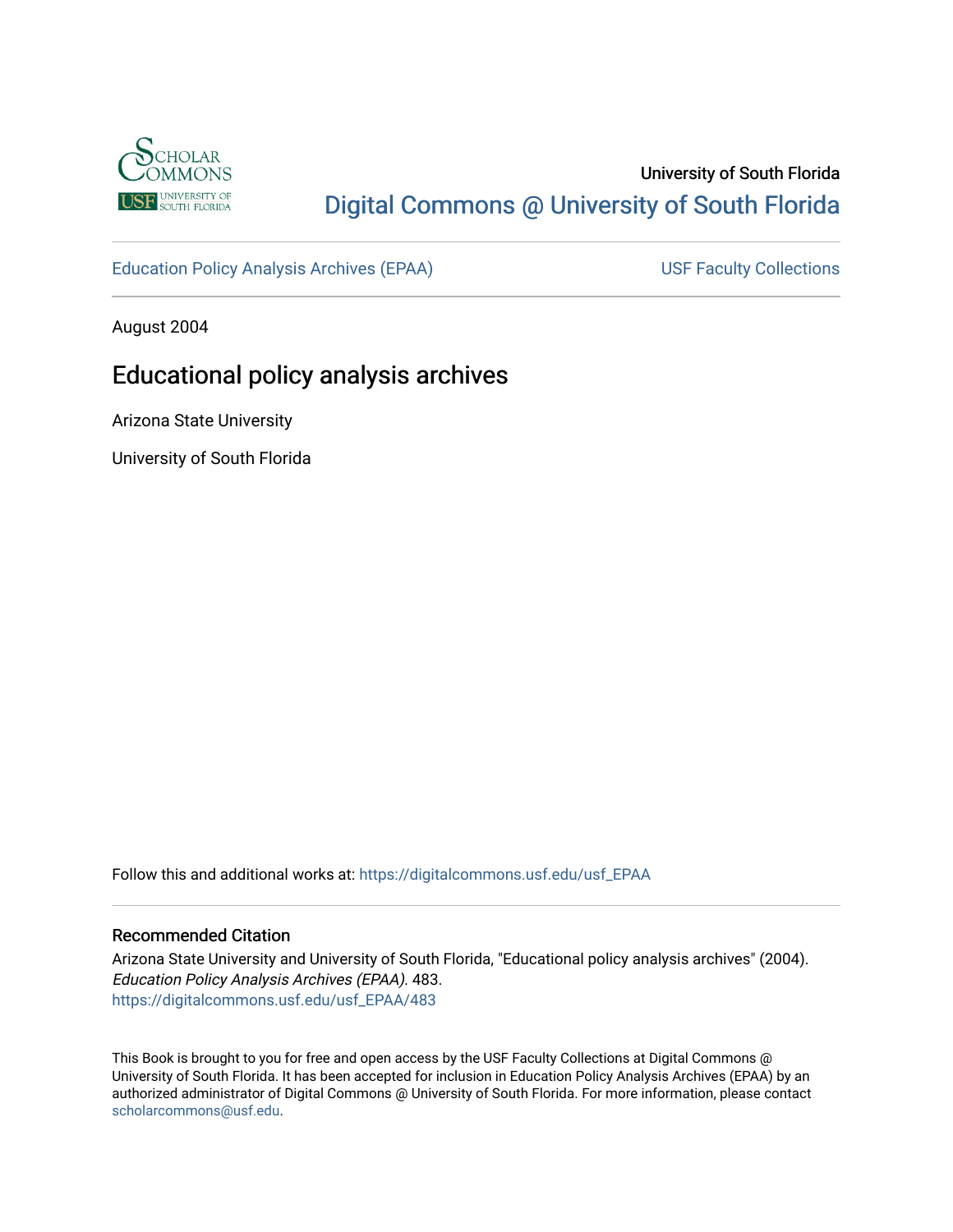# *EDUCATION POLICY ANALYSIS ARCHIVES*

**A peer-reviewed scholarly journal Editor: Gene V Glass College of Education Arizona State University** 

Copyright is retained by the first or sole author, who grants right of first publication to the **Education Policy Analysis Archives**. **EPAA** is a project of the Education Policy Studies Laboratory. Articles are indexed in the Directory of Open Access Journals (www.doaj.org).

**Volume 12 Number 39 August 9, 2004 ISSN 1068-2341** 

# **Voices from the Frontlines: Teachers' Perceptions of High-Stakes Testing**

# **Brett D. Jones Robert J. Egley University of South Florida, St. Petersburg**

Citation: Jones, B. D. & Egley, R. J. (2004, August 9). Voices from the Frontlines: Teachers' Perceptions of High-Stakes Testing, *Education Policy Analysis Archives, 12*(39). Retrieved [date] from http://epaa.asu.edu/epaa/v12n39/.

#### **Abstract**

The purpose of this study was to investigate whether teachers perceived Florida's high-stakes testing program to be taking public schools in the right direction. More importantly, we sought to understand *why* teachers perceived the tests to be taking schools in the right or wrong direction. Based on the survey results of 708 teachers, we categorized their concerns and praises of high-stakes testing into ten themes. Most of the teachers believed that the testing program was not taking schools in the right direction. They commented that the test was used improperly and that the one-time test scores were not an accurate assessment of students' learning and development. In addition, they cited negative effects on the curriculum, teaching and learning, and student and teacher motivation. The positive effects cited were much fewer in number and included the fact that the testing held students, educators, and parents accountable for their actions. Interestingly, teachers were not opposed to accountability, but rather, opposed the manner in which it was currently implemented. Only by understanding these positive and negative effects of the testing program can policymakers hope to improve upon it. To this end, we discuss several implications of these findings, including: limiting the use of test scores, changing the school grading criteria, using alternative assessments, modifying the curriculum, and taking steps to reduce teaching to the test.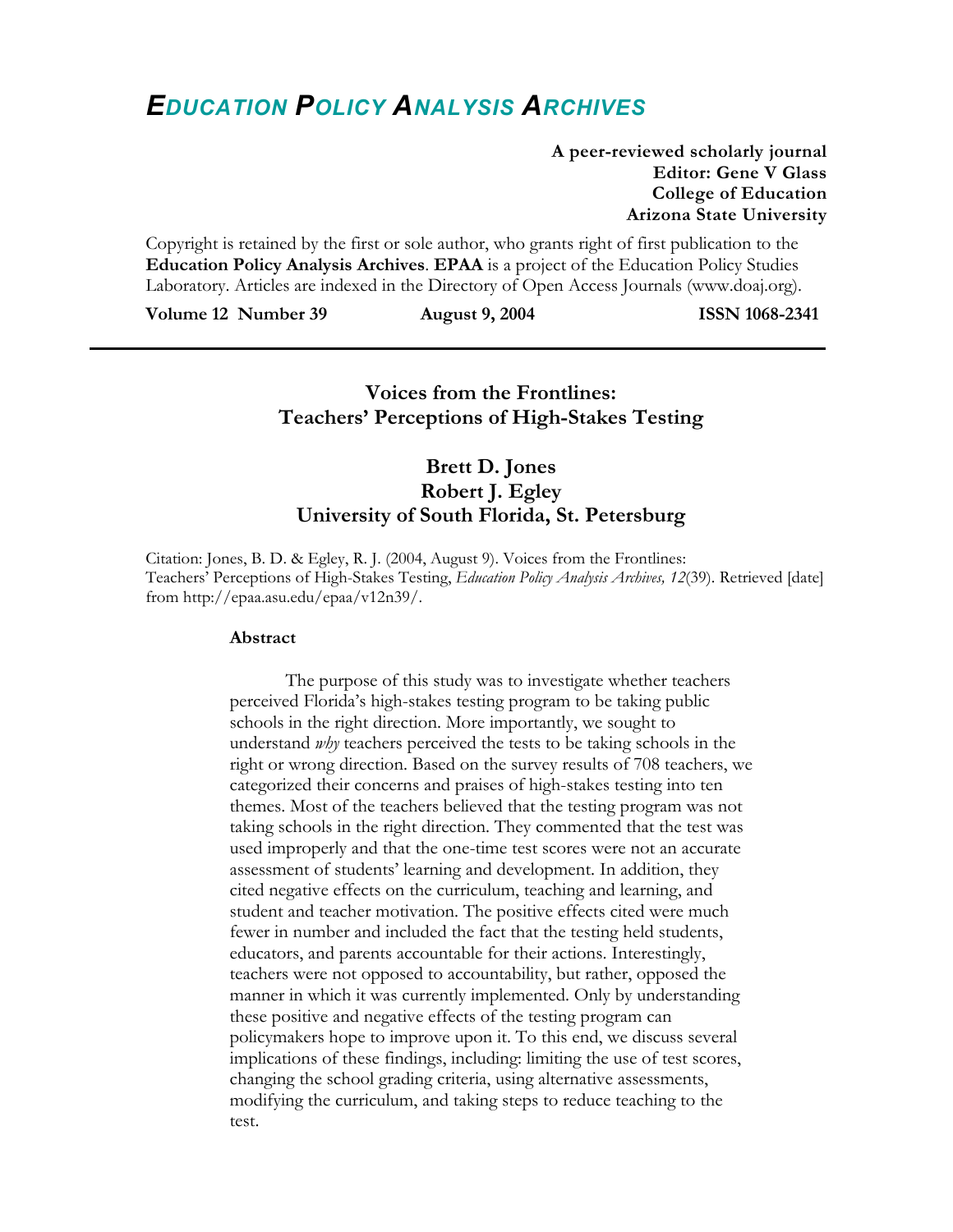The use of high-stakes tests in schools has been questioned since they were first implemented in most states several years ago. Some have questioned the use of student test scores to measure educational quality (Popham, 1999), while others have questioned the more direct effects on students and teachers (Kohn, 2000). Yet, politicians and many in the public seem more determined than ever to hold educators accountable through the use of high-stakes tests. By "high-stakes" we are describing tests that have serious consequences for students, teachers, schools, and/or school systems, such as student retention, school ratings, and monetary incentives.

Studies conducted soon after the implementation of high-stakes testing programs indicated that many teachers were not supportive of the use of high-stakes tests. Teachers noted several negative effects on education including a narrowing of the curriculum, increased teaching to the test, lower teacher morale, increased student and teacher stress, and other negative effects on students and teachers (Jones et al., 1999; Smith, 1991). We wondered whether teachers' perceptions of testing had changed over the past few years. For instance, have teachers begun to adapt to this new era of testing in education and come to understand how testing has or can improve education? Have the initial negative reactions against testing subsided as teachers have had a chance to work in this new testing climate and better understand how it affects them and their students?

The purpose of this study was to answer these questions by asking Florida teachers about their perceptions of testing near the end of the fourth year of high-stakes testing in Florida. The specific purpose of this study was to investigate whether teachers perceived Florida's high-stakes testing program to be taking Florida's public schools in the right direction. More importantly, we sought to understand *why* teachers perceived the tests to be taking schools in the right or wrong direction. Based on their perceptions, we developed a framework to organize teachers' concerns and praises of high-stakes testing. While other studies have described teachers' perceptions of testing, none have used qualitative data from hundreds of teachers from many schools and districts to systematically identify and categorize these perceptions. Only by understanding the positive and negative effects of testing can policymakers hope to improve upon current testing programs.

#### **Background**

#### **The Florida Comprehensive Assessment Test (FCAT)**

Florida is an interesting state to assess teachers' perceptions of high-stakes testing because it is a large state with a wide range of urban and rural schools. In addition, Florida's testing program, called the Florida Comprehensive Assessment Test (FCAT), was developed under the leadership of Governor Jeb Bush and appears to be consistent with the type of testing being promoted at the national level by President Bush's No Child Left Behind Act of 2002. This act requires students nationwide in the third through eighth grade to be tested in the basics of mathematics, reading or language arts, and (beginning in 2005) science.

The FCAT was first administered in Florida's public schools and used for accountability purposes in the spring of 1999. The present study was conducted near the end of the fourth year of testing in the spring of 2002. Starting in the spring of 1999, schools were assigned a letter grade ranging from "A" (making excellent progress) to "F" (failing to make adequate progress) based on several criteria: a) the percentage of students scoring above certain levels in reading, writing, and math (the percentages and levels varied for each subject); b) the percentage of students making learning gains in reading and math compared to the previous year; c) the percentage of the lowest 25% of students who made adequate progress; and d) the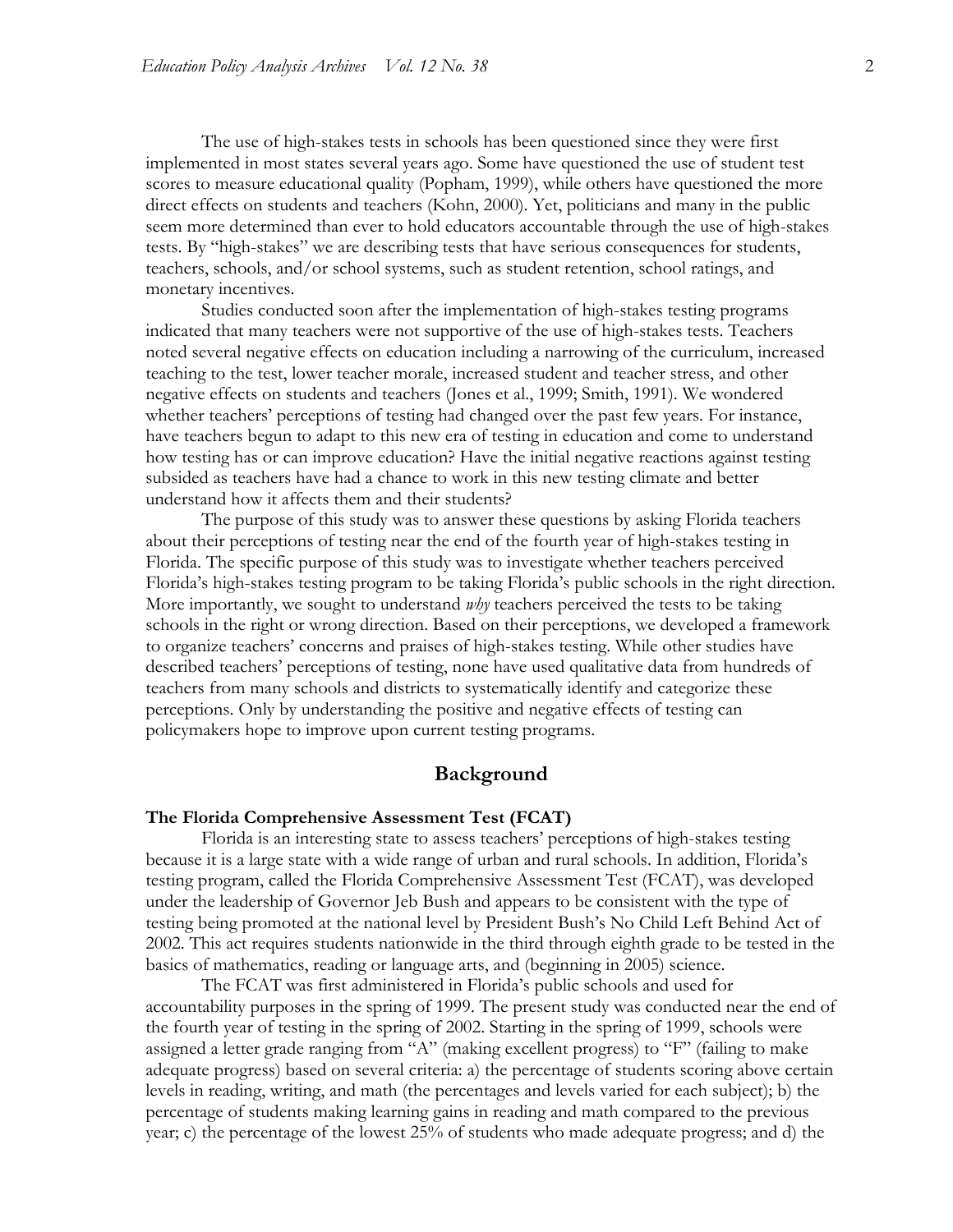percentage of students completing the test (e.g., 95% of eligible students were required to complete the test for the school to receive an "A") (Florida Department of Education, 2002a).

School grades were directly linked to accountability rewards and sanctions (Florida Department of Education, 2001). Schools graded an "A" or that had improved at least one grade level were eligible for monetary incentives. Students attending schools graded an "F" for two years in a four-year period were eligible for scholarships to attend another public or private school. Student retention decisions were made by the local school boards, although students were required to pass the reading and math FCAT in tenth grade starting in 2002-2003 to graduate from high school.

The test consisted of a criterion-referenced test that measured the state standards in reading, writing, and mathematics and a norm-referenced test that measured student performance against national norms (Florida Department of Education, 2001). The reading and math tests were given in grades 3 through 10 and the writing test was given in grades 4, 8, and 10. The FCAT consisted of multiple-choice items at all grade levels tested and "performance items" (requiring a written answer) in reading in grades 4, 8, and 10 and in math in grades 5, 8, and 10. Test results were provided at the student, school, district, and state level.

#### **Effects of Testing on Teachers and Students**

Initial research into the effects of testing on teachers in states such as Arizona (Smith, 1991) and North Carolina (Jones et al., 1999) indicated that teachers had many concerns about using high-stakes tests as a mechanism for teacher accountability. In North Carolina, 76% of teachers surveyed reported that the testing program would *not* improve the quality of education in their schools (Jones et al., 1999). Similarly, when teachers in Virginia were asked whether the testing program was taking Virginia in the right direction, 39% said no, 38% said they were uncertain, and 22% said yes (Kaplan & Owings, 2001). While most of the effects reported by teachers have been negative, some positive outcomes of testing have also been reported. In this section, we discuss some of the major positive and negative effects that high-stakes testing have had on teachers and students.

One of teachers' major concerns regarding high-stakes testing was that it "narrowed the curriculum" by forcing teachers to teach only the subjects that were tested to the exclusion of the non-tested subjects such as science, social studies, and health. As Smith (1991) describes: [Some teachers] began discarding what was not to be tested and what was not part of the formal agenda and high priorities of the principal and district administrators. One can imagine a kind of evolutionary process at work, with those teachers who correctly narrow curriculum and maximize scores being those that prosper or escape punishment. (p. 10)

A related concern was that the testing caused teachers to teach to the test by organizing their instruction around illustrative items that were the same as, or look like, actual test items. This type of item teaching can cause test score pollution by giving students an unfair advantage over students who have not been privy to item teaching (Haladyna, Nolen, & Haas, 1991; Popham, 2000a).

On the other hand, the testing has forced some teachers who might not have been teaching the state curriculum to re-assess what they are teaching. As an example, Ohio teachers reported that "testing has helped the school system align curriculum between grade levels, has helped educators identify curricular weaknesses, and has made educators more conscious of educational outcomes" (DeBard & Kubow, 2002, p. 396). Providing an impetus for teachers to review how the state curriculum aligns with what they are teaching has to be considered a positive outcome of testing.

Test preparation and administration have also been blamed for reducing the amount of time available for instruction (Jones, Jones, & Hargrove, 2003). For instance, one study of Texas educators found that test preparation occurred during the entire year and that teachers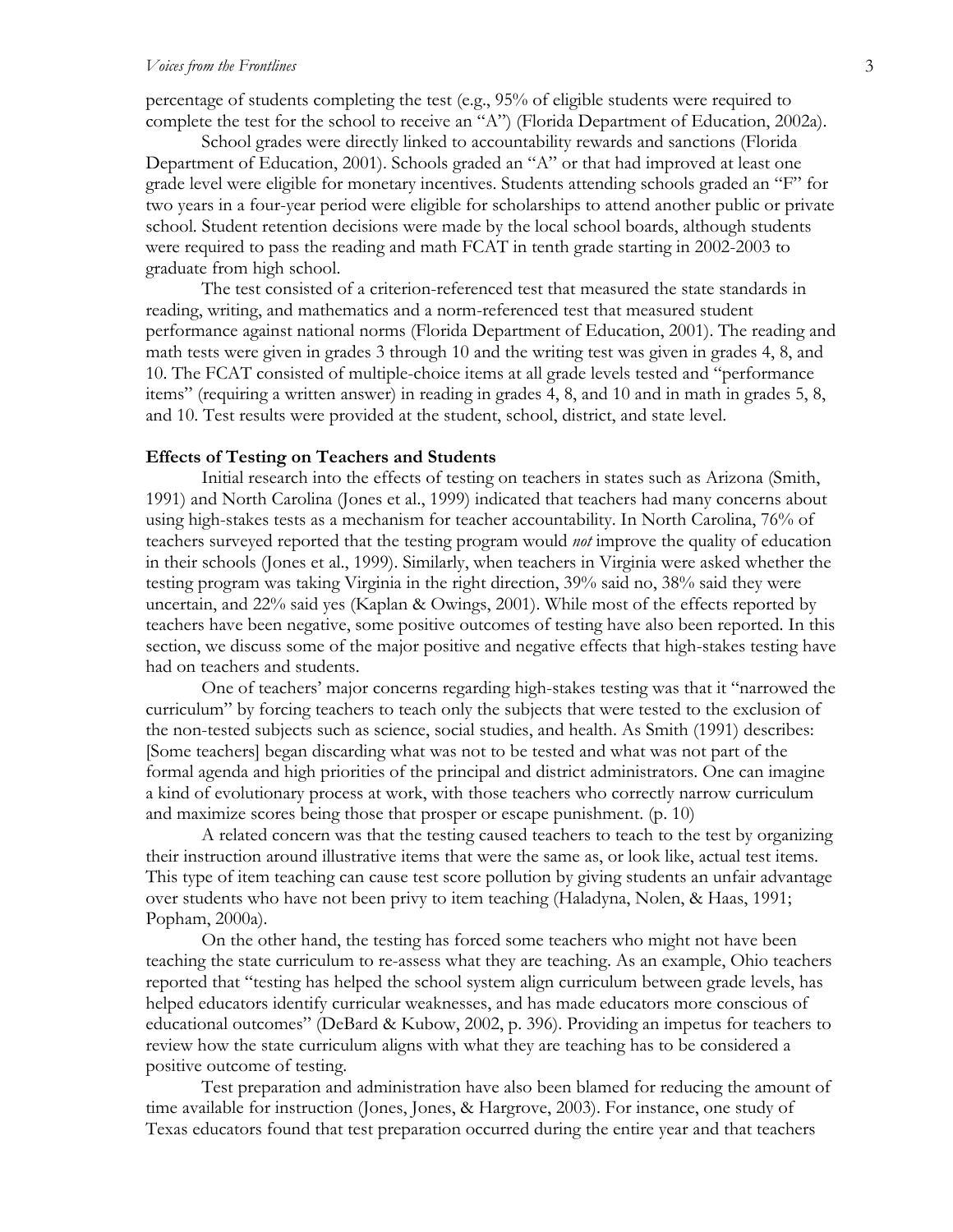spent from 8 to 10 hours a week on test preparation (Hoffman, Assaf, & Paris, 2001). Teachers have complained that students spend a lot of time practicing test taking strategies rather than engaging in learning. As one teacher commented, "Just think what you could do if you took all that time spent on testing and preparing for testing and used it to teach. There's way too much testing" (Barksdale-Ladd & Thomas, 2000, p. 392).

The effects of testing on teachers' teaching practices has been mixed. There is a growing consensus that high-stakes testing has a positive effect on some teachers' teaching practices, a negative effect on some teachers' practices, and little to no effect on others teaching practices (Cimbricz, 2002; Jones, Jones, & Hargrove, 2003). Others have found that the pressure through testing has more of an effect on the content taught than the teaching practices (Firestone & Mayrowetz, 2000).

Teachers have reported feeling shame, embarrassment, guilt, and anger from the publication of student test scores (Smith, 1991). Part of teachers' frustration has been that they do not believe that the tests adequately capture the complexity of students' learning and are being used in ways that are invalid (Hoffman, Assaf, & Paris, 2001). Yet, others have pointed to the fact that the results can be used by teachers in planning their curriculum and instruction (Borko & Stecher, 2001).

Teachers have repeatedly reported that they feel pressure to improve test scores (Koretz, Mitchell, Barron, & Keith, 1996). Some claim that the pressure might cause teachers to leave the profession. In fact, a survey of Texas educators found that 85% of teachers agreed that some of the best teachers are leaving the profession "because of the restraints the tests place on decision making and the pressures placed on them and their students" (Hoffman, Assaf, & Paris, 2001, p. 488). However, some pressure might be what is needed to coerce some teachers into re-evaluating their curriculum and instruction. A principal in Danielson's (1999) study reported that the testing "provided the 'leverage' needed to move some teachers who were not 'risk takers' into seeing the necessity for change. Not only can the [testing] become the 'catalyst for change,' [the principal] believed it could also 'support the change process'" (p. 75).

Teachers have also reported many negative effects of the testing on students. Some have cited concerns about the emotional effects of the testing on children such as increased stress and anxiety (Elliott, 2000). The pressure can be especially difficult for lower-performing students who might already have low self-concepts and self-esteem. As Gordon and Reese (1997) found: "Many of the teachers lamented that they had worked hard to build up at-risk students' self-concepts and help them to achieve some measure of academic success, only to have the students' progress wiped out by the [test] failure" (p. 357).

One of the goals of this study was to determine whether teachers' perceptions had changed after several years of testing. Moreover, we wanted to systematically categorize teachers' concerns to better understand which aspects of the testing program were of greatest concern to teachers. Teachers' perceptions of testing are important because teachers are on the frontlines and in the best position to help policymakers understand how the testing policies are affecting teaching and learning.

#### **Method**

#### **Participants**

We surveyed third, fourth, and fifth grade teachers in Florida because the state testing program begins in the third grade (third, fourth, and fifth grade students take the FCAT reading and mathematics tests; in addition, fourth graders also take the FCAT writing test). All 67 Florida school districts were invited to participate in this study because we wanted to include the voices of all teachers who wanted to be heard. Of the 67 districts, 34 districts (50.7% of all districts) agreed to participate; that is, we received approval from the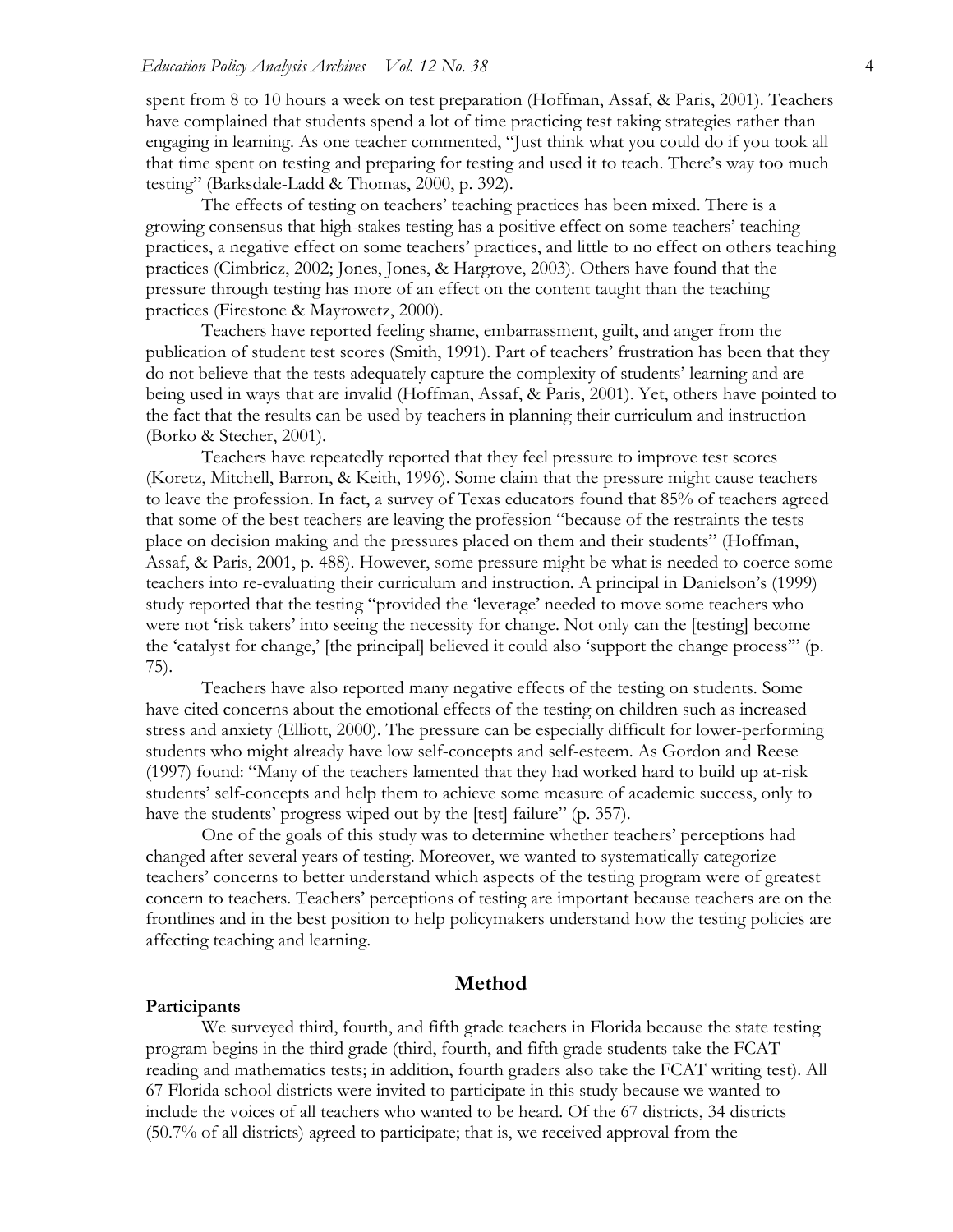#### *Voices from the Frontlines* 5

superintendent's office or research department in those districts. We contacted the principals at all of the elementary schools in the districts agreeing to participate a total of three times: twice by email and once by letter. In the email correspondence we asked principals to tell their teachers about the survey and to provide them with the Web site URL for the survey. In the letter correspondence, we included copies of a one-page flyer with an explanation of the study and the Web site URL for the survey and asked the principals to distribute the flyers to their third, fourth, and fifth grade teachers.

We received completed surveys from 708 third, fourth, and fifth grade teachers from 30 school districts (45% of all districts) in Florida. We identified 16 (53.3%) of the districts as rural (less than 15,000 Pre-K to Grade 12 students), 11 (36.7%) as suburban (15,000 to 100,000 students), and 3 (10.0%) as urban (more than 100,000). The percentage of participating districts in each of these categories appears to be similar to the percentage of districts statewide in each category (50.7% rural, 38.8% suburban, and 10.4% urban; see Figure 1).



#### **Figure 1. Percentage of Districts in this Study and Statewide by Size of School District**

Of the 631 elementary schools in the participating districts, we received surveys from teachers in 235 different schools (37.2% of schools). For the average participating school, 52.9%  $(SD = 22.1)$  of their students were eligible for free or reduced-price lunch, which is similar to the 52.3% of students eligible statewide (Florida Department of Education, 2002b). One-eighth (12.3%) of the schools had 25.0% or less students eligible for free or reduced-price lunch, 31.7% had 25.1-50.0% of students eligible, 41.3% had 50.1-75.0% of students eligible, and 14.7% had 75.1-100% of students eligible.

The teacher response rate for the 235 participating schools was 23.8% (708 participating teachers). For the 2001-2002 school year, 35.8% of the teachers participating in this study taught at schools graded an "A" and 33.6% of the schools participating in this study were graded an "A." These percentages are similar to the 36.7% of elementary schools statewide receiving an "A" grade for the 2001-2002 school year. See Figure 2 for the percentage of teachers and schools at the other school grade levels. This figure shows that the percentage of teachers and schools participating in this study appears to be very similar to the statewide percentage of elementary schools at each school grade level. This comparison is important because it shows that the sample of teachers in this study does not consist of a disproportionate number of teachers from lower-performing schools who might be more likely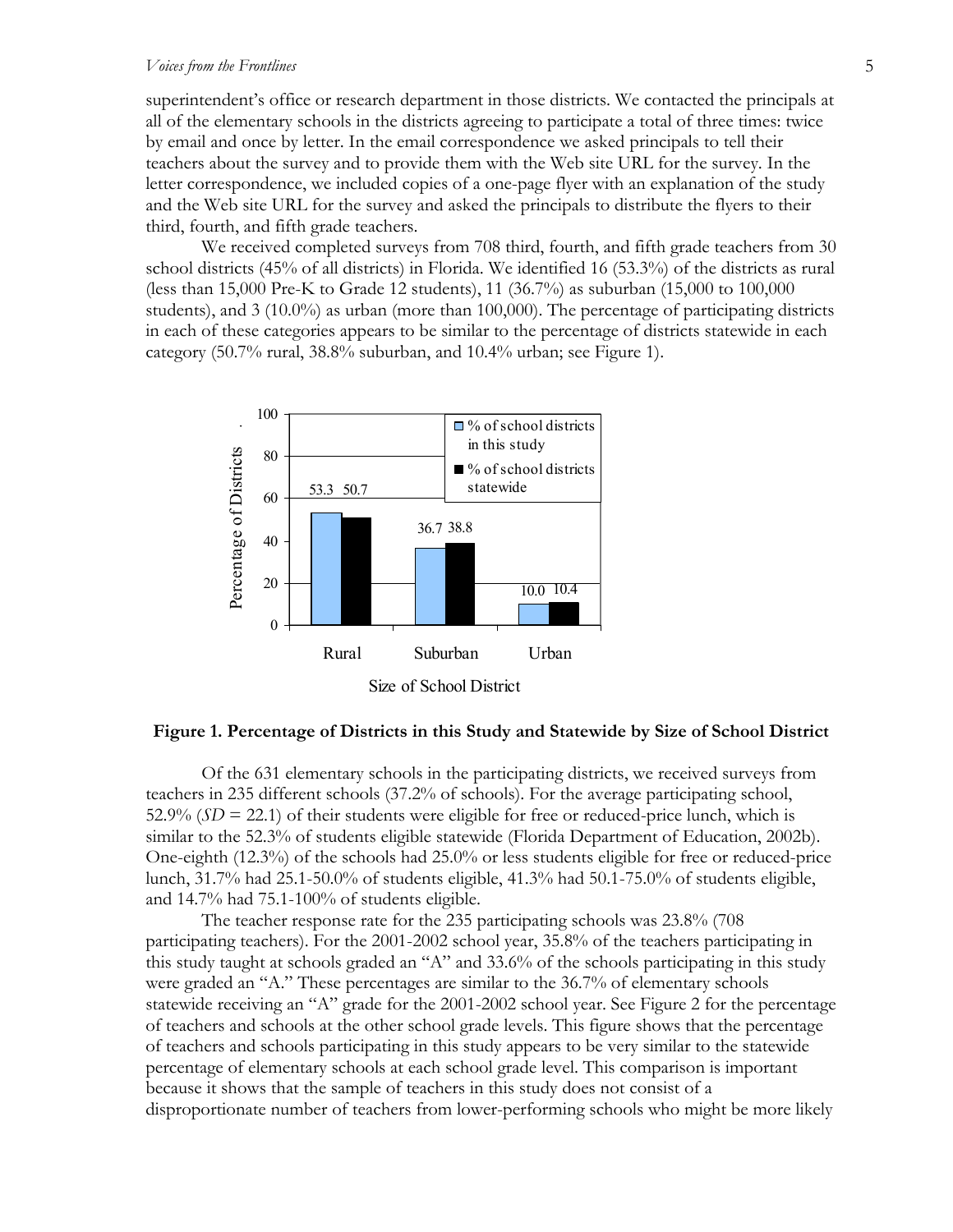to complain about the inequities of testing. Rather, the highest percentage of teachers (35.8%) in this study taught at schools rated an "A."



## **Figure 2. Percentage of Schools Statewide Classified by School Grade and Schools/Teachers in this Study Classified by School Grade (Note: "A" is the highest grade ("making excellent progress") and "F" is the lowest ("failing to make adequate progress"). "I" indicates "incomplete" and "N" indicates "not previously graded.")**

Most of the teachers were female (88.5%) and White or Caucasian (91.0%), while 5.3% were Black or African-American, 2.6% were Hispanic, and 1.1% were of another race/ethnicity. Teachers ranged in age from 22 to 68 years old (*M* = 41.2 years old, *SD* = 10.4) and had taught school an average of 13.4 years (ranging from one to 45 years,  $SD = 9.6$ ), which is similar to the Florida state average of 13.0 years (Florida Department of Education, 2002b). Thirty percent of the teachers had taught 5 years or less, 15.9% had taught from 6 to 10 years, 17.0% had taught from 11 to 15 years, 12.5% had taught 16 to 20 years, 10.4% had taught 21 to 25 years, and 14.2% had taught 25 years or more. A quarter (25.2%) of the teachers taught third grade, 37.4% taught fourth grade, 28.9% taught fifth grade, and 8.5% taught in a multiage classroom with at least some students in the third, fourth, or fifth grade.

#### **Survey Instrument**

Teachers completed an online questionnaire that required approximately 15-20 minutes to complete. To limit the possibility of having ineligible individuals complete the questionnaire, teachers entered a unique school code assigned to them by us. The questionnaire queried teachers about their demographic information, their current teaching practices, and their beliefs about the FCAT.

This article discusses the results of three of the survey items. The first item asked teachers "Is the FCAT program taking Florida's public schools in the right direction?" and they responded either "Yes" or "No." The second item was an open-ended item that asked teachers to "Please explain your answer to the previous question of 'Is the FCAT program taking Florida's public schools in the right direction?'" Teachers were provided with an online text box into which they could type a response of any length. The third question asked teachers "Do you believe that it is fair to assign grades to schools based on the FCAT scores?" and they responded either "Yes" or "No."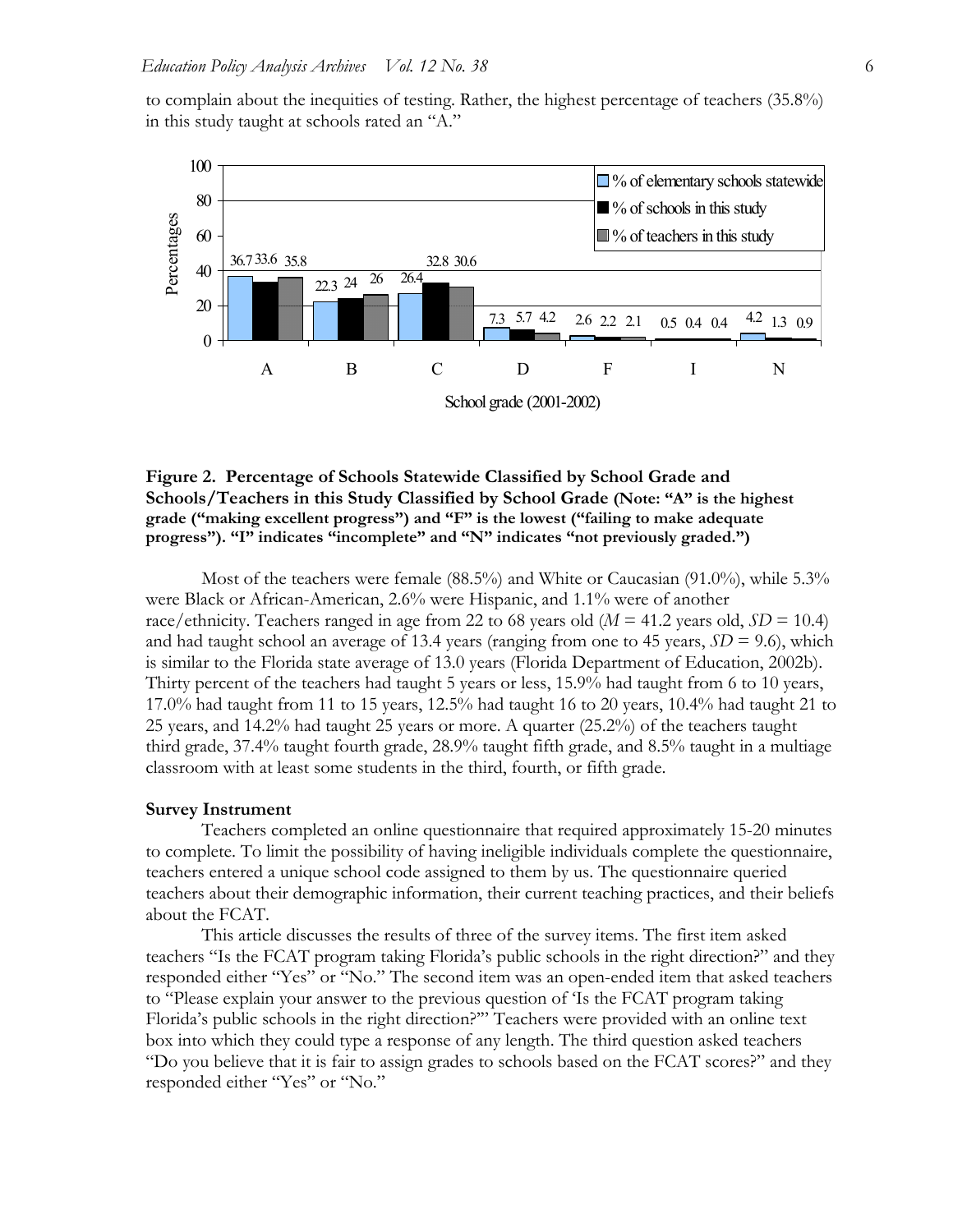#### **Procedure**

We conducted descriptive statistics for the two items that required a "Yes" or "No" response. For the open-ended item, the overall analysis strategy involved a microanalysis of the teachers' responses based on a grounded theory approach to qualitative data (Strauss & Corbin, 1998). We conducted this analysis to generate initial categories, and in doing so, we allowed the data to "speak" and we "listened closely" to what the teachers were trying to tell us (Strauss & Corbin, 1998, p. 65).

Three researchers developed the initial coding scheme for the open-ended item after reading 60 randomly-selected responses, identifying themes, and creating coding categories within the themes. After developing 112 coding categories that we grouped into 11 themes, we independently coded two-thirds of the responses so that all of the responses were coded by two researchers. Disagreements in coding between the two researchers were settled by the third researcher who had not originally coded the response.

After coding the responses, we re-analyzed the coding categories and re-read the responses within each category to ensure that none of them were redundant or overlapped in function. As a result of this re-analysis, we either eliminated or re-categorized 48 of the 112 original coding categories, which left us with a total of 64 final coding categories. Eight of the original coding categories were eliminated completely because only one teacher provided a response in that category. Forty of the original coding categories were re-categorized or combined with other coding categories to which they were very similar. The inter-rater reliability rate after the re-categorization was 92.2%.

# **Results and Discussion**

After several years of high-stakes testing in Florida, teachers' perceptions of the effects of testing remain more negative than positive. This is evidenced by the fact that most teachers (79.9%) reported that the FCAT program was *not* taking Florida's public schools in the right direction. Moreover, the preponderance of teacher responses to the open-ended item described the *negative* effects that the testing has had on education in Florida, not positive effects. Interestingly, 47.3% of the teachers who reported that the FCAT was taking schools in the right direction also provided at least one negative comment about a concern they had with the FCAT. Further, almost all (93.7%) of the teachers believed that it was *not* fair to assign grades to schools based on the FCAT scores. These results suggest that there is much room for improvement with the current implementation of the high-stakes testing program in Florida.

Of the 708 teachers who completed the survey, 610 teachers provided responses to the open-ended item asking them to explain their answer to whether the FCAT is taking Florida's public schools in the right direction. On the broadest level, we placed the 64 coding categories into three groups: one that described the reasons why the FCAT was *not* taking schools in the right direction (54 categories, 84.4% of all categories); another that described the reasons why the FCAT was taking schools in the right direction (9 categories, 14.1% of all categories); and a third that was neither negative nor positive (1 code, 1.6% of all categories).

Some teachers' responses were coded with only one coding category, while other responses were coded with as many as 20 coding categories. No teacher's response was coded more than once with the same coding category. Each teacher's response was coded with an average of 3.3 coding categories. We used the 64 coding categories a total of 2026 times: 1807 (89.2%) of which described reasons why the FCAT was *not* taking schools in the right direction; 156 (7.7%) of which described reasons why the FCAT was taking schools in the right direction; and 63 (3.1%) of which were neutral.

To better understand the broader issues and to help summarize our findings, we grouped the 64 coding categories into one of ten themes. The first five themes described the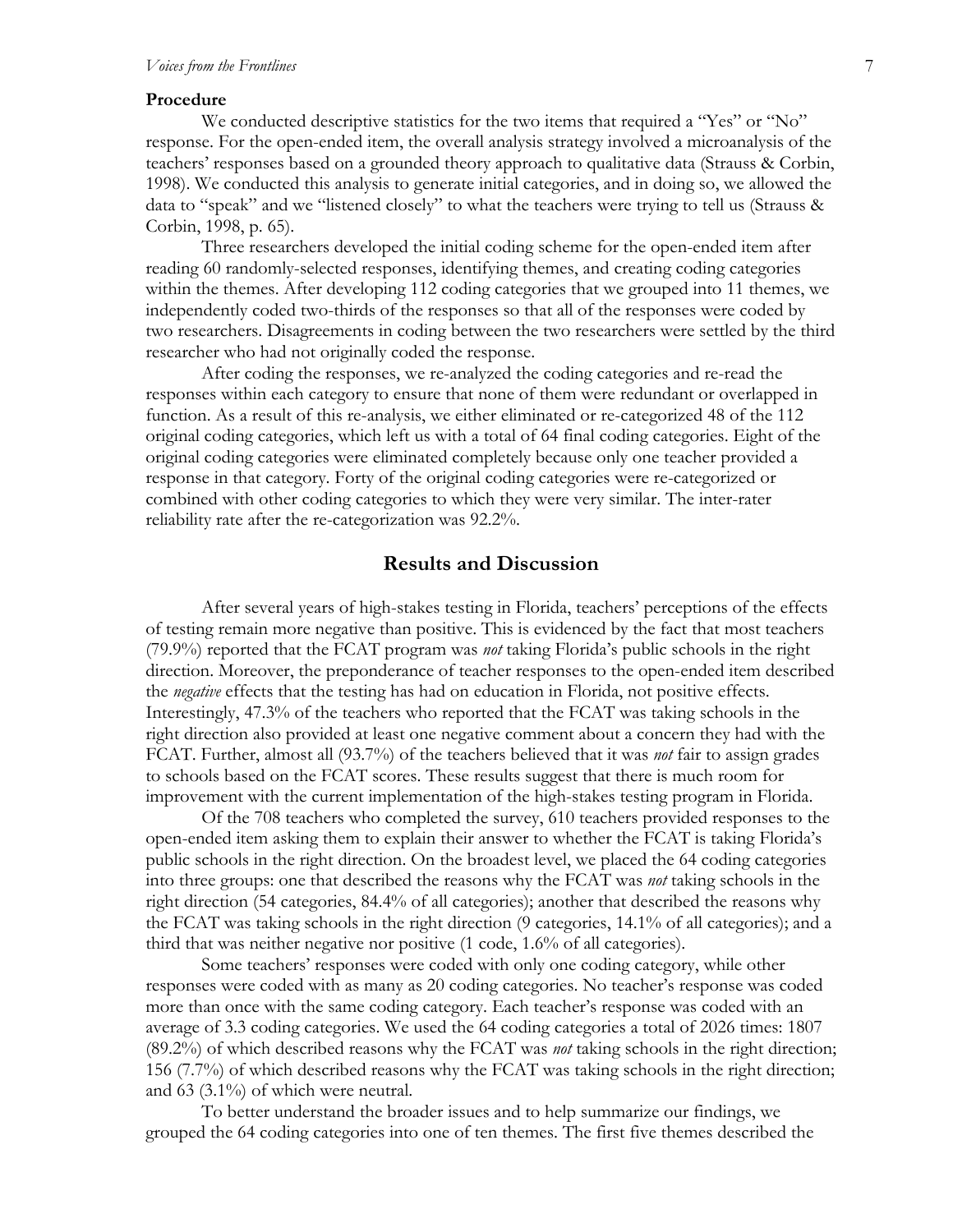negative effects of testing in that they included reasons why the FCAT was not taking schools in the right direction (see Table 1). The next four themes described the positive effects of testing in that they included reasons why the FCAT was taking schools in the right direction (see Table 2). The final theme was neither negative nor positive; therefore, it warranted a separate coding category. In Tables 1 and 2, we present the number of teacher responses for each coding category, as well as the total number of teacher responses within each theme. Because some teacher responses were placed in more than one category within a theme, the total number of teacher responses in each theme is less than the sum of the teacher responses in all categories.

| <b>Type of Response</b>                                                                                                   | n   | $\frac{0}{0}$ |
|---------------------------------------------------------------------------------------------------------------------------|-----|---------------|
| Theme 1: Negative comments concerning the use and accuracy of<br>the test                                                 | 321 | 52.6          |
| Improper use of test (in general, no specifics given)                                                                     | 12  | 2.0           |
| Unfair to compare students (in general)                                                                                   | 14  | 2.3           |
| Unfair to compare students because of their differences                                                                   | 90  | 14.8          |
| (due to their: socioeconomic status; existing cognitive                                                                   |     |               |
| abilities; emotional stability; cultural values and norms;                                                                |     |               |
| and community size and location)                                                                                          |     |               |
| Unfair to compare students because some students will                                                                     | 23  | 3.8           |
| never perform well on standardized tests (they are not                                                                    |     |               |
| good test takers)                                                                                                         |     |               |
| Test results do not reflect teachers' ability                                                                             | 23  | 3.8           |
| Students and parents are not held accountable (parents<br>and home life are part of the problem)                          | 18  | 3.0           |
| Grading system is not fair (criteria for grades unreasonable;                                                             | 84  | 13.8          |
| unfair to judge a school based on test scores)                                                                            |     |               |
| Rules (criteria for success) related to testing and                                                                       | 21  | 3.4           |
| accountability change every year                                                                                          |     |               |
| Unfair to give money to high-scoring schools and not                                                                      | 20  | 3.3           |
| low-scoring schools (money should not be tied to test                                                                     |     |               |
| scores)                                                                                                                   |     | 15.7          |
| Test does not accurately measure learning and development (in general)                                                    | 96  |               |
| Student learning cannot be measured by a one-time test                                                                    | 80  | 13.1          |
| Test should not be used for retention or graduation decisions                                                             | 18  | 3.0           |
| Test is not developmentally appropriate or the test is too difficult                                                      | 47  | 7.7           |
| Test does not reflect knowledge and skills of students with<br>disabilities or English speakers of other languages        | 21  | 3.4           |
| Some students do not perform well on the day of test (because of                                                          | 26  | 4.3           |
| sickness, nervousness, home issues, etc.)<br>Test results do not match levels on national tests or the test ignores tests |     |               |
| given elsewhere in the nation                                                                                             | 10  | 1.6           |
|                                                                                                                           |     |               |
| Theme 2: Negative effects on curriculum                                                                                   | 115 | 18.9          |
| "Narrows the curriculum" (forces teachers to ignore or reduce some                                                        | 80  | 13.1          |
| subjects or some topics within a subject because the material is not tested)                                              |     |               |
| or it does not promote well-rounded students because it does not cover                                                    |     |               |
| everything that is important for a good education or to survive in today's                                                |     |               |
| society                                                                                                                   |     |               |
| Curriculum is too broad and shallow                                                                                       | 30  | 4.9           |
| Timing of the test is too early in the school year                                                                        | 29  | 4.8           |

**Table 1 Number of teacher responses per category that describe why the FCAT is not taking schools in the right direction**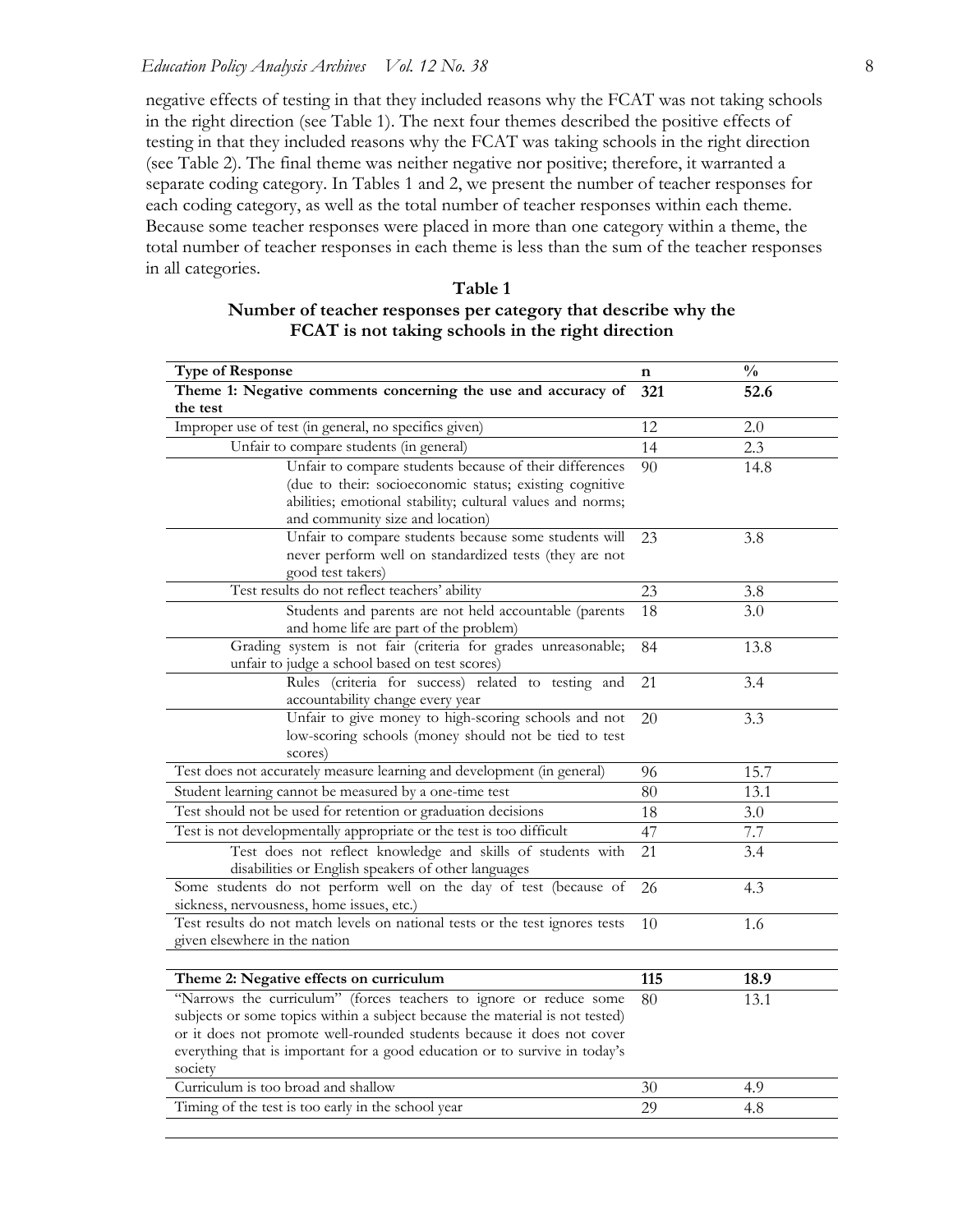| Theme 3: Negative effects on teaching and learning                              | 215            | 35.2 |
|---------------------------------------------------------------------------------|----------------|------|
| Test takes time and/or focus away from learning                                 | 38             | 6.2  |
| Forces "teaching to the test" and test preparation                              | 142            | 23.3 |
| Negatively affects teaching practices (in general)                              | 12             | 2.0  |
| Stifles teachers' creativity (forces a formulated approach; not free            | 29             | 4.8  |
| to do what they deem appropriate)                                               |                |      |
| Forces a focus on lower-level objectives such as knowledge and<br>comprehension | 8              | 1.3  |
| Does not allow teachers to meet the learning needs of students                  | 17             | 2.8  |
| Forces teaching that is not developmentally appropriate                         | 24             | 3.9  |
| Stifles student creativity (pushes students into a mold)                        | 22             | 3.6  |
| Does not provide results usable for student remediation or                      | 21             | 3.4  |
| teaching improvement (test is not diagnostic)                                   |                |      |
| Theme 4: Negative effects on student and teacher motivation                     | 283            | 46.4 |
| Student motivation                                                              |                |      |
| Too much pressure on students (stress, anxiety, worry, fear)                    | 154            | 25.2 |
| Students do not enjoy school (learning unpleasant; decreased                    | 73             | 12.0 |
| love of learning; school is less fun or interesting)                            |                |      |
| Students feel labeled                                                           | 14             | 2.3  |
| Students more likely to dropout of school                                       | $\mathfrak s$  | 0.8  |
| Teaches students that success in public education is equal to                   | 16             | 2.6  |
| performance on a test                                                           |                |      |
| Teacher motivation                                                              |                |      |
| Too much pressure in general (stress, anxiety, worry, fear)                     | 13             | 2.1  |
| Too much pressure on teachers                                                   | 137            | 22.5 |
| Too much pressure on administrators                                             | 16             | 2.6  |
| Too much pressure on parents                                                    | 10             | 1.6  |
| Teachers do not enjoy school (teaching is less fun or<br>interesting)           | 25             | 4.1  |
| Teachers are more likely to leave the profession                                | 19             | 3.1  |
| Teachers are more likely to transfer from low-                                  | $\overline{2}$ | 0.3  |
| performing school to high-performing school                                     |                |      |
| Lowers teacher morale                                                           | 19             | 3.1  |
| Teachers are not respected or valued (are degraded or                           | 14             | 2.3  |
| humiliated)                                                                     |                |      |
| Test does not cause teachers to work harder                                     | 9              | 1.5  |
| People are less likely to go into the teaching profession                       | 3              | 0.5  |
|                                                                                 |                |      |
| Theme 5: Other negative effects on education                                    | 166            | 27.2 |
| Too much emphasis on test scores or too high of stakes                          | 95             | 15.6 |
| Tests or accountability system were created by non-educators                    | 28             | 4.6  |
| Testing is a political game or political tool                                   | 24             | 3.9  |
| Test program takes away money from more critical needs                          | 19             | 3.1  |
| Test program is costly to implement                                             | $\overline{7}$ | 1.1  |
| Test promotes competition between students, teachers, or schools                | 23             | 3.8  |
| Stigma is attached to lower performing schools                                  | 6              | 0.9  |
| Parents and the public blame teachers and schools                               | 10             | 1.6  |
| Grading system leads the public to incorrect conclusions about<br>schools       | 4              | 0.7  |
| Test program creates a negative image of public education                       | 7              | 1.1  |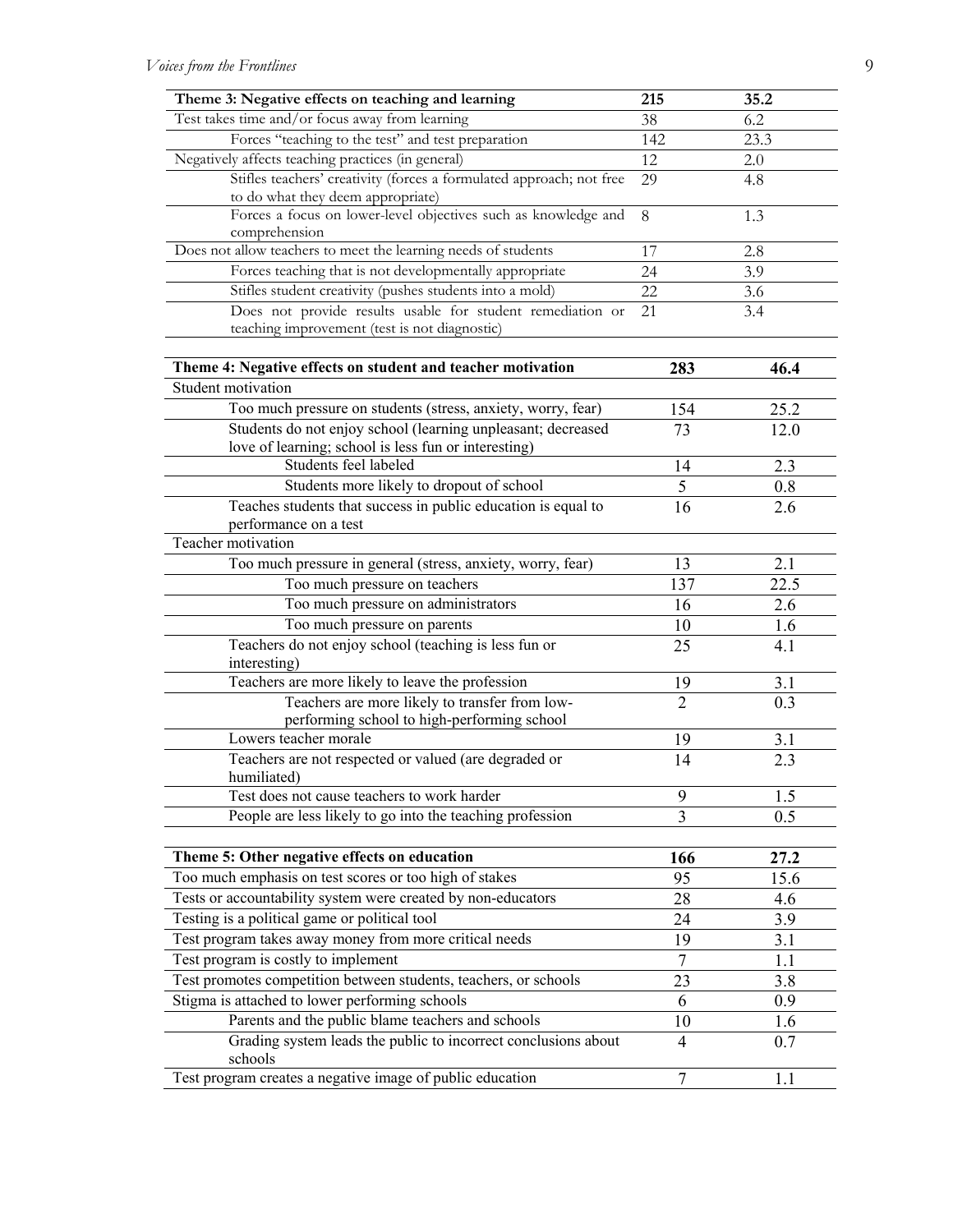## **Table 2 Number of teacher responses per category that describe why the FCAT is taking schools in the right direction**

| <b>Type of Response</b>                           | n  | $\frac{0}{0}$ |
|---------------------------------------------------|----|---------------|
| Theme 6: Positive comments concerning             | 57 | 9.3           |
| the use and accuracy of the test                  |    |               |
| Test holds students, educators, or parents        | 32 | 5.2           |
| accountable                                       |    |               |
| Test results provide useful information about     | 17 | 2.8           |
| students                                          |    |               |
| Test is adequately fair or it is a good test in   | 9  | 1.5           |
| general                                           |    |               |
|                                                   |    |               |
| Theme 7: Positive effects on curriculum           | 40 | 6.6           |
| Gives teachers a target/guideline/standard to     | 28 | 4.6           |
| teach to                                          |    |               |
| Standardizes the curriculum across the state      | 15 | 2.4           |
|                                                   |    |               |
| Theme 8: Positive effects on teaching and         | 37 | 6.1           |
| learning                                          |    |               |
| Students learn more (teaches students valuable    | 18 | 3.0           |
| knowledge and skills)                             |    |               |
| Encourages learning of higher-order thinking      | 13 | 2.1           |
| skills                                            |    |               |
| Positively affects teaching or causes teachers to | 11 | 1.8           |
| rethink teaching practices                        |    |               |
|                                                   |    |               |
| Theme 9: Positive effects on student and          | 13 | 2.1           |
| teacher motivation                                |    |               |
| Causes higher expectations or motivates           | 13 | 2.1           |
| students or teachers                              |    |               |

More than half (52.6%) of the teachers reported a negative comment concerning the use and accuracy of the test (Theme 1). Theme 4 was the second largest theme with 46.4% of teachers reporting a concern related to the negative effects of testing on student or teacher motivation. About a third of teachers (35.2%) made a comment about the negative effects of testing on teaching and learning (Theme 3), a quarter of teachers (27.2%) made a comment regarding other negative effects on education (Theme 5), and 18.9% of teachers made a comment regarding the negative effects of testing on the curriculum (Theme 2). Fewer teachers made positive comments regarding the testing: 9.3% made positive comments concerning the use and accuracy of the test (Theme 6), 6.6% made positive comments concerning the effects on the curriculum (Theme 7), 6.1% made positive comments relating to teaching and learning (Theme 8), and 2.1% made positive comments with respect to student and teacher motivation (Theme 9).

In the next section, we discuss the coding categories within each of the 10 themes. To do so, we compare the negative themes from Table 1 with the corresponding positive themes from Table 2. For instance, we discuss the results of Theme 1 (Negative comments concerning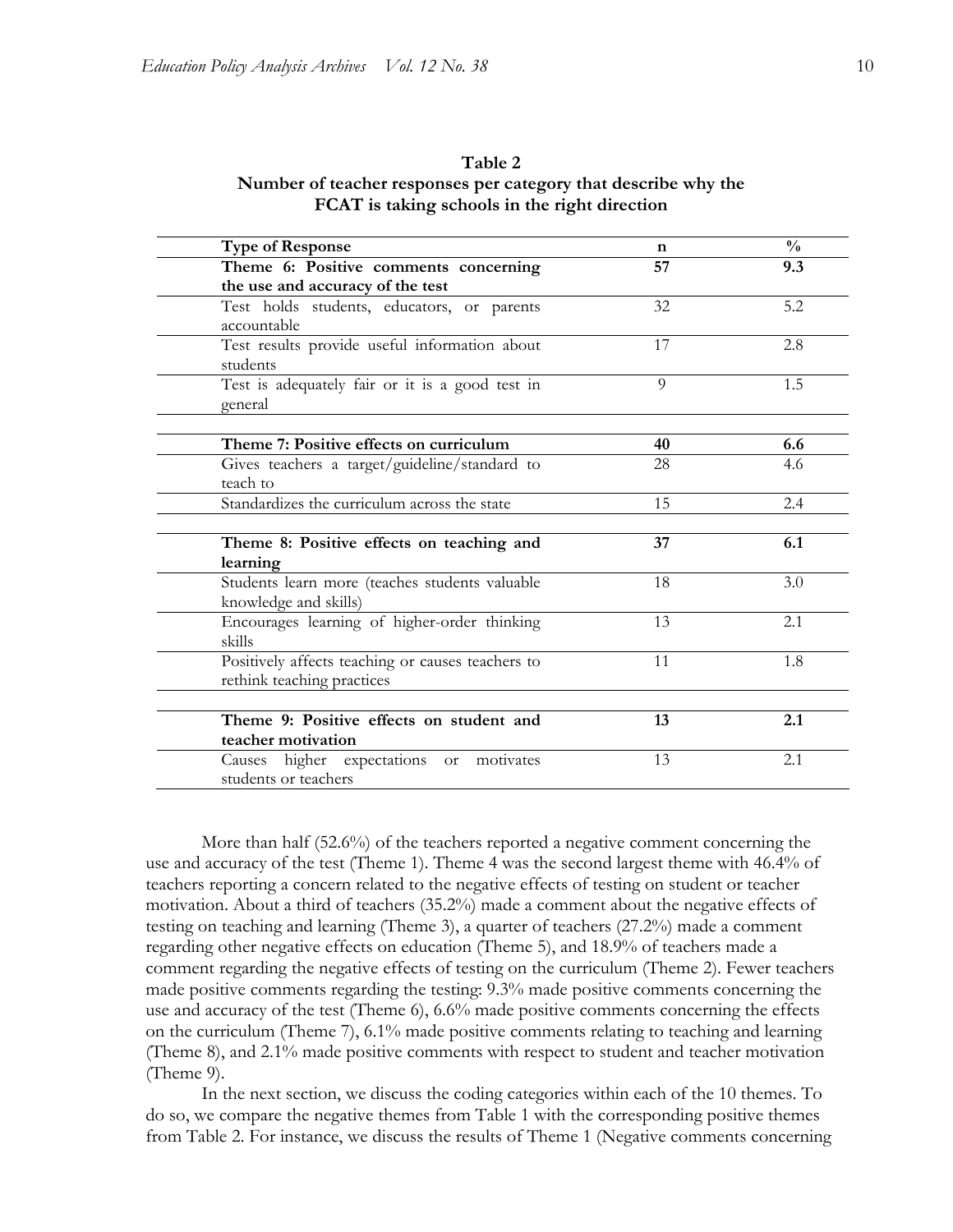#### *Voices from the Frontlines* 11

the use and accuracy of the test) with the results of Theme 6 (Positive comments concerning the use and accuracy of the test). To allow teachers' voices to be heard in their own words, we included several quotations in "bulleted" form. After each quotation, we provided the grade of the school in which the teacher taught during the year of this study. These quotations are representative of the types of comments that teachers made within each of the categories.

#### **Themes 1 and 6: Comments Concerning the Use and Accuracy of the Test**

The major concerns expressed by teachers in Theme 1 were that the tests did not accurately measure student learning and development and that the testing system and use of the test scores were unfair. That is, the concerns in this theme related to the reliability and validity of the test scores, both of which are the cornerstones of a quality test and its use. These concerns are legitimate and consistent with position statements of national educational organizations (AERA, 2000). It is beyond the scope of this work to discuss these types of measurement issues in detail and others have already done so (Messick, 1994; Popham, 2000b). However, in this section, we discuss several teacher concerns within these themes.

Teachers reported that the tests were being improperly used in many ways. First, 20.9% said that it was unfair to compare students and listed reasons such as: students come from different backgrounds and that some students do not perform well on standardized tests.

• "What this test is doing to our already hard to reach students is an atrocity… It is absurd to think that they should be given the same test on the same day and be expected to produce the same quality of knowledge. All people talk at different ages, they walk at various ages, and they are going to learn at different times." (Grade C school)

The teachers' major concern regarding the comparison of students was that inferences were being made about teachers and schools based on test scores, when in fact, students' backgrounds were not the same. Teachers cited several other factors beyond the teachers' or schools' control that played an important role in test scores, such as students': socioeconomic status, existing cognitive abilities, emotional stability, cultural values and norms, and community size and location. They felt these factors made it unfair to compare students using a standardized test such as the FCAT.

- "Grading teachers and schools can never, and I mean never, be done fairly. Every teacher has a different group of students. Some students will score high no matter what. Other students will show growth and some may never show growth on the areas tested on the FCAT. The scores of FCAT depend on many factors and it should not reflect the ability of the student or the teacher." (Grade B school)
- "It is ridiculous to expect low socioeconomic schools with high mobility to compete with schools from affluent areas. It is much easier to teach wealthy kids with highly involved, educated parents." (Grade C school)
- "Many things affect test scores and teachers are expected to take some students who belong in T-ball all the way to the major leagues. If that doesn't happen, we are considered poor teachers." (Grade A school)
- "Some children do not test well, yet can produce fine work when asked to perform in other ways. I believe a complete and more accurate evaluation of a child would involve an equal percentage of factors such as teacher observation, student product, parental input, and standardized assessment." (Grade A school)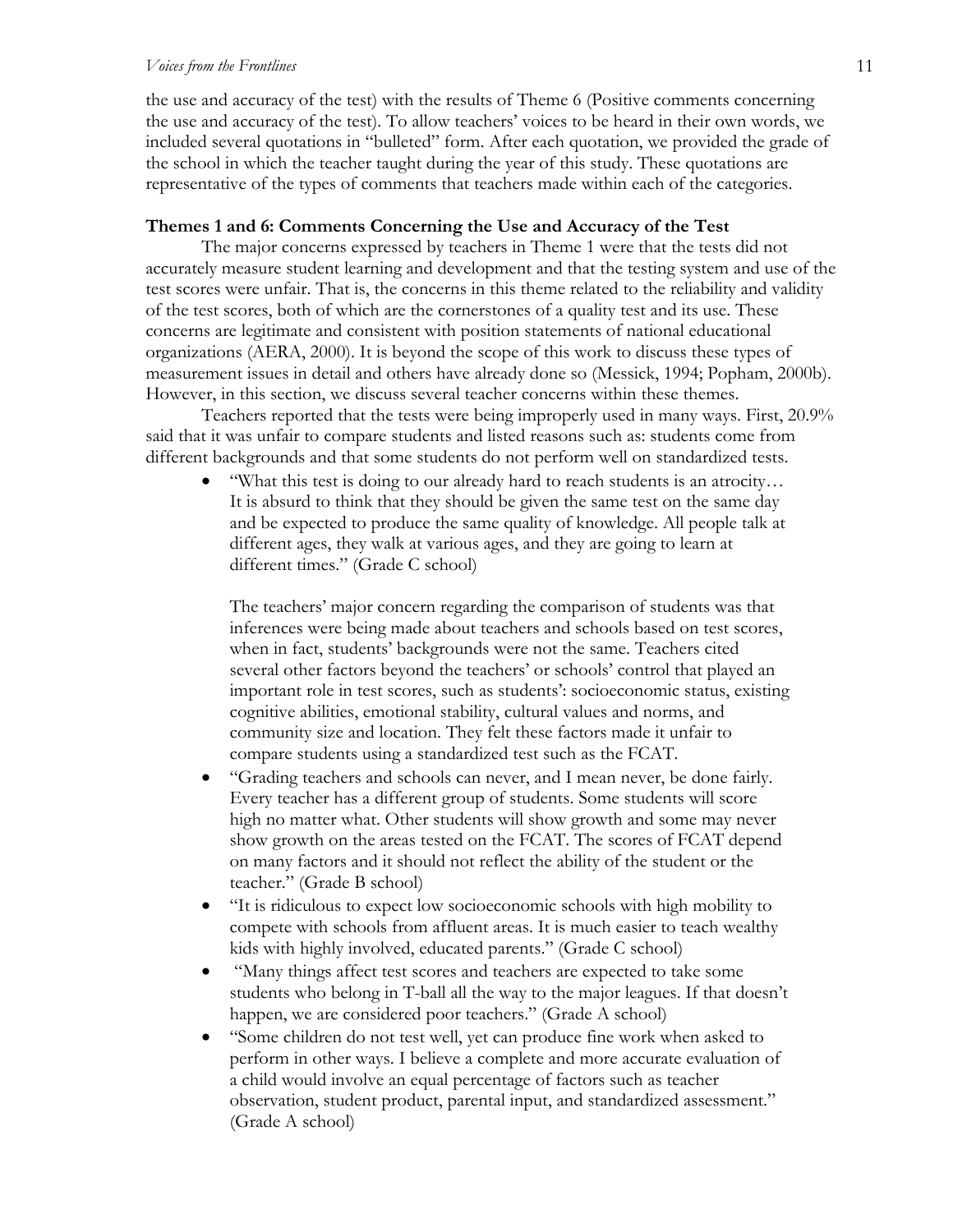These teachers' concerns appear reasonable and consistent with the findings of other studies. For instance, researchers have found that students who come from families of poverty have different needs than students that come from well-to-do families (Comer, 1988). For instance, students of poverty are regarded as having deficiencies in their language, behavior patterns, and values as compared to their middle-class counterparts. In addition, students of poverty are likely to have parents that did not have a successful formal education (Holman, 1997) and are less likely to use academic skills outside the school (Knapp & Shields, 1990). Popham (1999) has also noted the importance of students' out-of-school learning: "If children come from advantaged families and stimulus-rich environments, then they are more apt to succeed on items in standardized achievement test items than will other children whose environments don't mesh as well with what the tests measure" (p. 13).

Related to teachers' concerns about comparing students, 6.8% of teachers were concerned that it was unfair to use students' test scores as a measure of their teaching ability. They cited factors out of their control, such as students' parents and home life, that contributed to a student's achievement. Therefore, they believed that it was improper to use the test scores to judge their teaching ability.

• "How do I force a child to practice and use the skills and strategies I have taught him to use on the FCAT? I can't, yet their score directly points to me and how I have taught. What about the accountability of parents and the students?" (Grade not available)

One of the biggest concerns teachers had with the testing was that the tests were not a valid measure of school quality. Some teachers (13.8%) found that the test scores were used to unfairly judge and make improper decisions about teachers and schools.

- "The grading of schools by using this pathetic test should be a crime." (Grade B school)
- "I think grading of schools is awful because it pits one school against another and not all schools are able to teach students from good socioeconomic areas." (Grade C school)

The problem of holding teachers accountable for uncontrollable variables is exacerbated by the fact that the schools are graded and the results are made available to the public (often through the media). This type of public reporting of scores and grades implies a cause-and-effect relationship between the quality of the teachers and the school rating. In other words, lower-rated schools are assumed to have lower-quality teachers and visa versa. Teachers, however, do not believe that this is always the case. Instead, lower-performing schools might have students that come from lower socioeconomic communities, have highly transient student populations, and/or have a high percentage of English as a second language students. In these cases, the lower school rating might not accurately reflect the quality of teaching and learning that takes place within the school. Measurement experts have also noted that standardized tests should not be used to evaluate the quality of education (Popham, 1999). In this regard, measurement experts and teachers agree: student test scores should not be used to make inferences about the quality of education provided by teachers and schools. Considering these negative outcomes of rating schools, it is no wonder that when teachers were asked on the "yes/no" item about whether it was "fair to assign grades to schools based on the FCAT scores," 93.7% of them believed that it was *not* fair to assign grades based on the FCAT scores.

Another concern of a few (3.4%) was that the testing rules kept changing each year. Teachers perceived this as a moving target that made it difficult to compete in this high-stakes "game." Furthermore, the practice of distributing money to higher-rated schools and not lower-rated ones was seen as unfair by 3.3% of teachers.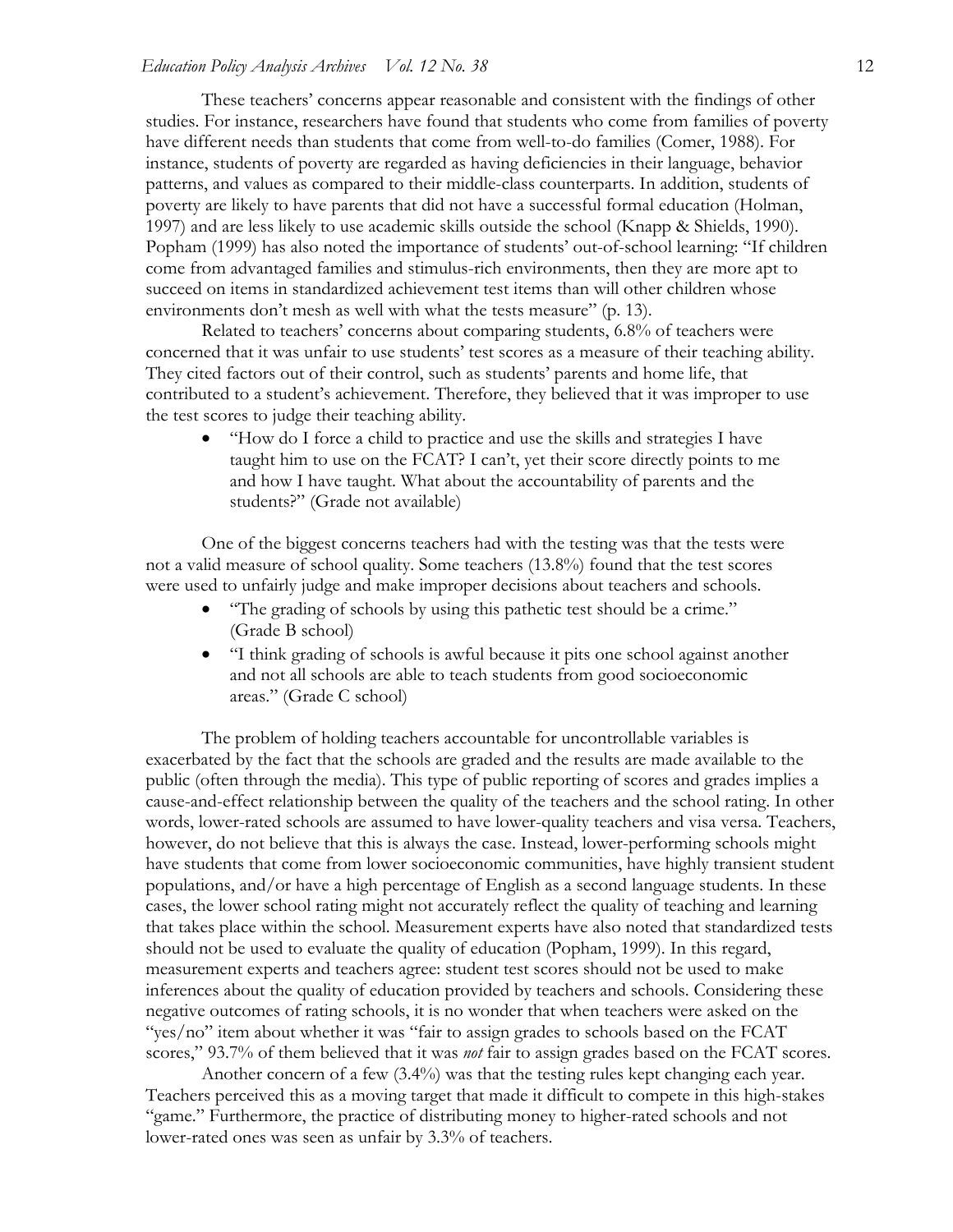• "I teach at a fabulous  $A+$  school, yet I know that the grading system is terribly unfair and biased, not to mention changing, with nobody knowing where it's going." (Grade A school)

Some teachers (15.7%) reported that the test did not accurately measure student learning and development.

- "The format of various questions in reading and math seem to trick students rather than accurately test their knowledge." (Grade B school)
- "I do not believe the FCAT is always scored so that it shows student growth and achievement. For example, I have had students score higher than I think they should have. They had not demonstrated to me that they deserved a four on [the writing test]. Also, I have had students score lower than what they have demonstrated in class." (Grade C school)

 Of particular concern was the use of scores from a one-time test to make inferences about students, teachers, and schools. In fact, several teachers (13.1%) said that student learning cannot be measured by a one-time test.

- "There is too much emphasis on the results of the FCAT as the only judge of a student's ability. We need to consider other ways of determining how well a student is performing and learning. One test doesn't achieve that objective." (Grade C school)
- "FCAT is a small picture of a child. The whole picture is what I see that child do each and every day in class: his portfolio; my narrative; and his self-reflection of his work." (Grade A school)

As a result of teachers' concerns about a one-time test, 3.0% of teachers said that the test should not be used for retention or graduation decisions.

• "We work very hard all year and one test should not determine whether or not a student is retained in the same grade. The FCAT makes the work we do all year in the classroom seem insignificant." (Grade B school)

Some teachers (7.7%) said that the tests were not developmentally appropriate or that the test was too difficult. Some teachers (3.4%) specifically commented that the tests did not accurately measure the learning and development of students with disabilities or those who were learning English as a second language (ESL).

• "The focus in teaching, in my opinion, has shifted, from teaching to meet the individual needs of each child, to forcing each child, regardless of his/her individual differences/needs, to perform for FCAT." (Grade A school)

• "Many of my students are not reading on grade level, so asking them to take a test that is well above their independent or instructional level is unfair." (Grade A school)

• "I feel that the FCAT test is not valid for children who are only two years out of the ESOL program. It takes more than seven full years of education for a child that speaks Spanish to fully understand, write, and comprehend in English. Therefore, the scores given to a predominantly high ESOL population should be given other consideration. The other schools in our district, with the exception of a few, have an advantage to getting a better grade because their children can read and write in English and ours are still learning." (Grade C school)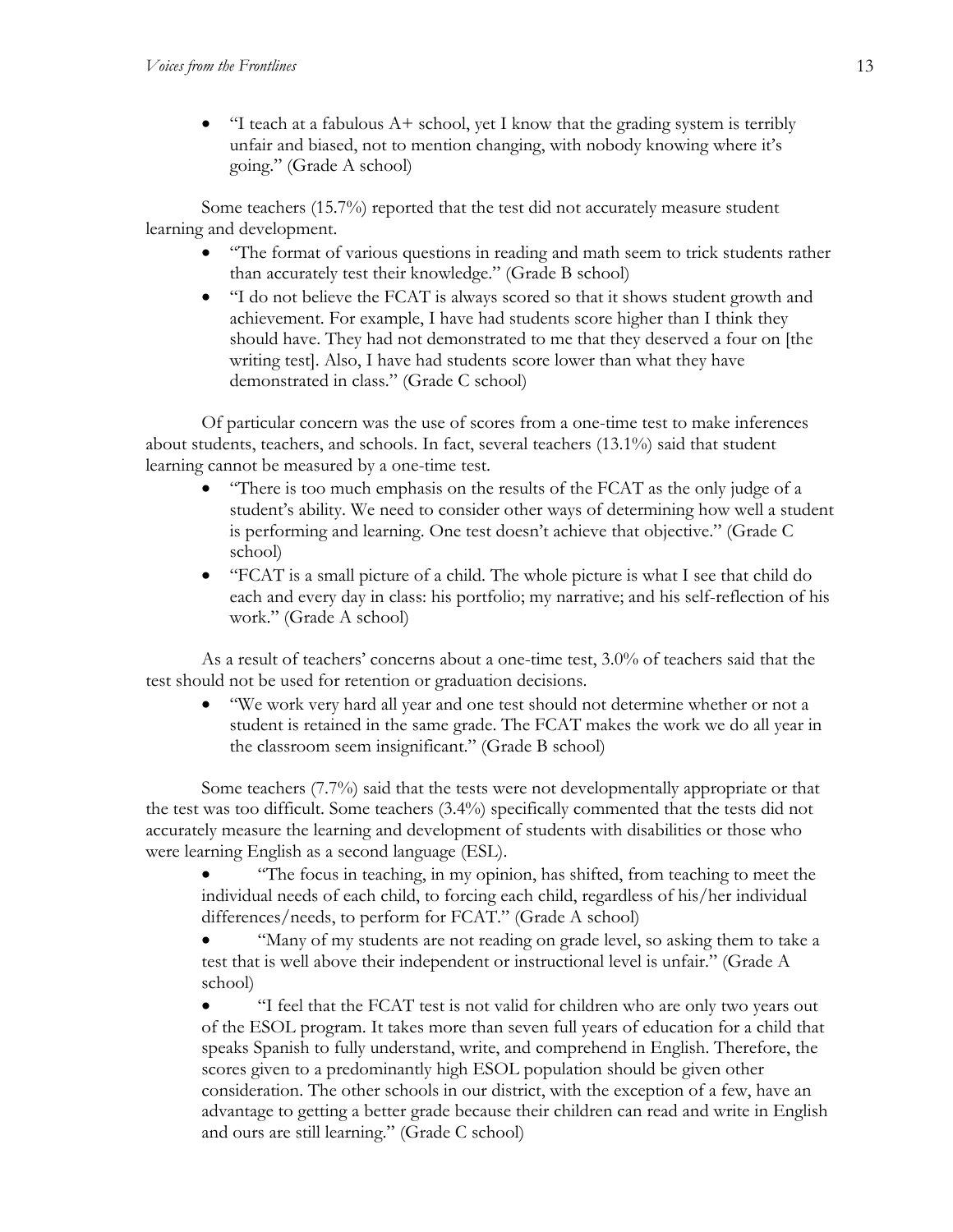• "The FCAT focuses on too difficult of concepts for many 3rd graders - and it makes children feel like they are failures in math and they're only in the 3rd grade! Many concepts that we are now expected to teach (like decimals) are very difficult for children because they are not developmentally appropriate. I just taught my class a whole unit on decimals and they could pass the final test - but they didn't really understand that a decimal is less than one! They shouldn't have to - they are only 8-9 years old! They are not developed enough with their abstract thinking to truly understand some math concepts that the FCAT tests. I can teach them to jump through the hoops to pass the test but true understanding is not happening - and it really demotivates me as a teacher." (Grade B school)

This finding is similar that of Pedulla et al. (2003) who found that 9 in 10 teachers did not regard their state test as an accurate measure of what ESL students know or can do. These findings raise several questions about the reliability and validity of test scores for special population students, including: Can the existing types of high-stakes paper-and-pencil tests accurately measure the knowledge and skills of disabled and ESL students; and should these types of students be allowed to receive help during the test, and if so, how much? These types of questions relate to fundamental measurement issues that must be addressed by the designers of testing programs.

Some teachers (4.3%) noted that some students do not perform well of the day of the test because of sickness, nervousness, home issues, etc.

- "The FCAT measures student performance in a timed manner where anxiety then plays a big role in actual student performance." (Grade A school)
- "Some students are very intelligent, but become very nervous and just cannot perform on standardized tests." (Grade B school)

A few teachers (1.6%) were concerned that the test results did not match levels on national tests or that the testing ignored tests given elsewhere in the nation.

Despite the concerns of many teachers related to the reliability and validity of the testing, the Florida Department of Education (2001) maintains that the reliability indices for all of the grades are above 0.90 and that "therefore, the tests are reliable" (p. 9). Similarly, they state that the FCAT has content and concurrent validity. A few teachers did agree, as 1.5% of teachers believed that the test was adequately fair. Other positive comments related to the use and accuracy of the test included teachers who reported that the test held students, educators, or parents accountable (5.2% of teachers) and that the test results provided useful information about students (2.8% of teachers).

- "I believe that the FCAT has made teachers accountable for teaching the Sunshine State Standards. We had the Sunshine State Standards, but until there was the accountability, not all teachers were using them." (Grade C school)
- "Everyone feels more accountable and you have an actual number to show parents when their child is struggling versus just our professional opinion." (Grade A school)
- "I believe the FCAT is helpful in gauging levels of performance of students in my classroom, but like any assessment, the test should be considered a part of a complete picture about any given student, not the whole picture." (Grade A school)

## **Themes 2 and 7: Effects on the Curriculum**

Teachers expressed concern with how the testing had affected the curriculum. Specifically, 13.1% indicated that testing "narrows the curriculum" by causing them to spend more time on subjects and topics tested. Because of this, they were concerned that the test did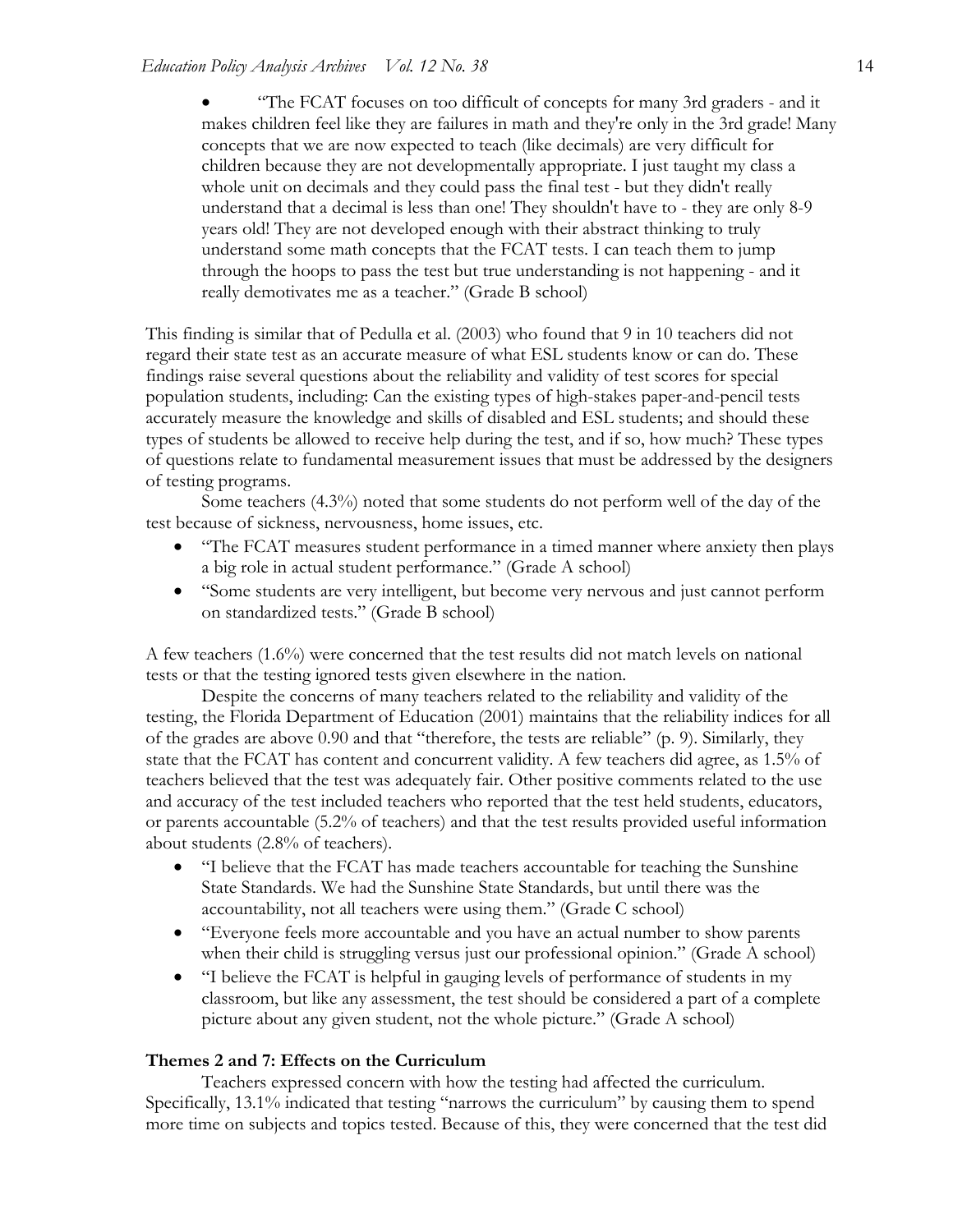#### *Voices from the Frontlines* 15

not take into account the whole child or provide the students with the knowledge and skills required to survive in today's society. In other words, the test doesn't cover everything that is important for a well-rounded education. This finding has also been reported in other states (Firestone, Mayrowetz, & Fairman, 1998; Jones et al., 1999) and shows that this issue remains an important concern for teachers.

- "The FCAT is teaching teachers to stay within the narrow confines of the FCAT. Too many times I've been told, when going beyond the confines (especially in math): 'Why are you teaching that? It isn't on the FCAT.'" (Grade C school)
- "Our total curriculum is focused on reading, writing, and math. There is no extra time for students to study the arts, have physical education, science, or social studies. Our curriculum is very unbalanced." (Grade D school)
- "While it is a way of testing some components of standards based performance, it leaves many gaps in the educational process. If we just 'teach to the test' which many teachers in our district are pressured to do, then the students are left with HUGE educational gaps that have not been covered in their education. Students deserve a wellrounded education, not just bits and pieces that are presented on a state test." (Grade C school)
- "Before FCAT I was a better teacher. I was exposing my children to a wide range of science and social studies experiences. I taught using themes that really immersed the children into learning about a topic using their reading, writing, math, and technology skills. Now I'm basically afraid to NOT teach to the test. I know that the way I was teaching was building a better foundation for my kids as well as a love of learning. Now each year I can't wait until March is over so I can spend the last two and a half months of school teaching the way I want to teach, the way I know students will be excited about." (Grade C school)

The narrowing of the curriculum concerned 4.9% of teachers because they felt that it had negative effects on students' understanding. Their main concern was that the curriculum was too broad and shallow (i.e., that the curriculum lacked a more in-depth exploration of the topics), which caused teachers to cover the material too quickly prior to the test.

- "I believe that the FCAT is pushing students and teachers to rush through curriculum much too quickly. Rather than focusing on getting students to understand a concept fully in math, we must rush through all the subjects so we are prepared to take the test in March. This creates a surface knowledge or many times very little knowledge in a lot of areas. I would rather spend a month on one concept and see my students studying in an in-depth manner." (Grade C school)
- "It is impossible to teach all the Sunshine State Standards. We teach so many different standards that it is not possible for the children to learn them well. Should we teach a curriculum that's a mile wide and an inch deep, or concentrate on developmentally appropriate concepts and teach them well? Do you know what stem and leaf math is? We waste time teaching a lot of things that children are not ready to understand. They can memorize a formula but have no conceptual understanding if it. For example, long division is inappropriate for fourth graders." (Grade A school)
- "I feel that our students are becoming 'jacks of all trades' and masters of none. Our curriculum must be taught in a condensed time span, which is stressful to all concerned. We are teaching them to perform tricks, like monkeys in a circus." (Grade C school)
- "Our FCAT 'dumps' stringent requirements on all students, without allowing any exception for the child who just needs more time to develop basic concepts. We have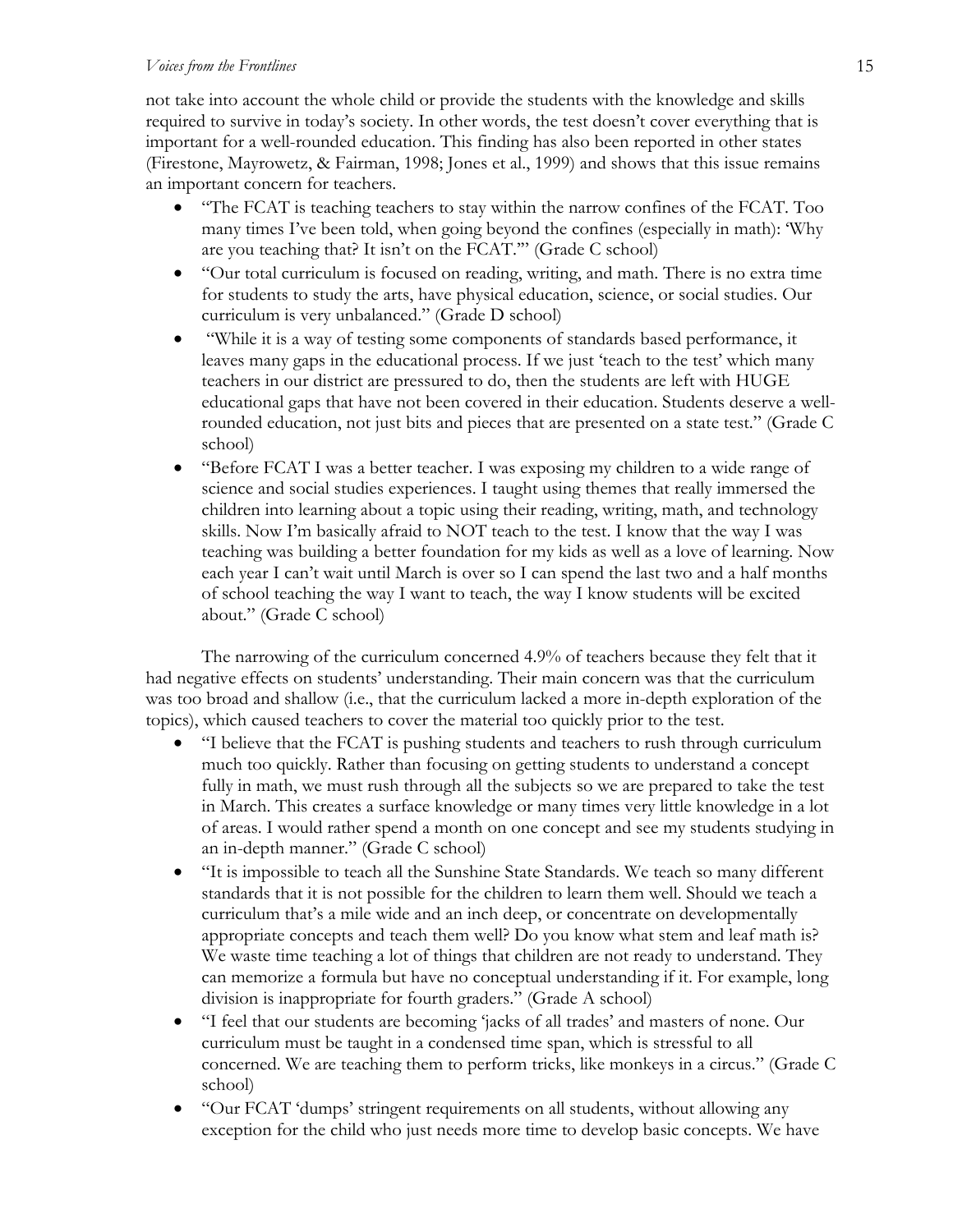to rush along, not mastering anything, but exposing to everything. What a sad thing to do to both students and teachers." (Grade B school)

- "Sometimes we cannot linger longer on topics that need in-depth discussion and instruction." (Grade A school)
- "Subjects like science and social studies get left in the dust because they are not tested. I am not saying the answer is to test them, too. I find myself stressing that the students learn how to answer multiple choice lessons after reading a piece because that is how the FCAT is. Enjoying a really great book, or spending a lot of time on a certain theme is out because I have to teach ALL the standards for the whole year BEFORE March! There is not time to do everything, and a lot of kids, especially those from backgrounds that are not as advantaged do not do as well in school, and are not ready for this test. I think that it does not belong in third-grade. There is way too much emphasis on FCAT, FCAT, FCAT, and not enough time to develop creativity, social skills (yes, these days, the teacher has to teach social skills and manners) and science." (Grade not available)

This problem of a broad and shallow curriculum appears to be exacerbated in Florida by the fact that the test is administered in February and March, well before the end of the school year in May. A few teachers (4.8%) were concerned that the timing of the test was too early. The early test administration forced teachers to teach a year's worth of curriculum in less than one year which created an unrealistic teaching expectation. Teachers were frustrated with the expectation of having to teach a year's worth of curriculum and the reality of having less than a year in which to do it.

• "Learning occurs over an entire school year, not just from August to March. Students are expected to master a year's worth of growth by the testing date. To do this, educators are 'hopping' around the curriculum to ensure that their students have been exposed to (not mastered) every topic (i.e., math)." (Grade A school)

 Teachers reported that the positive effects on the curriculum were that it gave some teachers a guideline or standard to teach to (4.6% of teachers) and/or standardized the curriculum across the state (2.4% of teachers).

- "Our state curriculum is clear and we as teachers know exactly what we are responsible for teaching." (Grade C school)
- "I know that there are probably teachers who don't even make lesson plans according to the standards, so it puts the pressure on them to actually be teaching the mandated curriculum." (Grade C school)
- "Having set standards puts all the teachers on the same page. It is a goal that everyone should reach. It informs a teacher where they should be in the curriculum." (Grade A school)

This finding is consistent with reports from teachers in Ohio who reported that the testing had helped them to more closely evaluate their curriculum (DeBard & Kubow, 2002). These points are interesting because the curriculum in Florida has been standardized since 1996, three years prior to the implementation of high-stakes testing in Florida. Therefore, the FCAT is not responsible for standardizing the curriculum, but rather, it might have served as an impetus for coercing teachers to include more of the state curriculum in their teaching.

## **Themes 3 and 8: Effects on Teaching and Learning**

Teachers reported many instances of how the testing had negatively affected their teaching practices. Some (6.2%) reported that testing took time and focus away from learning; and instead, placed the focus on other areas such as the tests and rewards.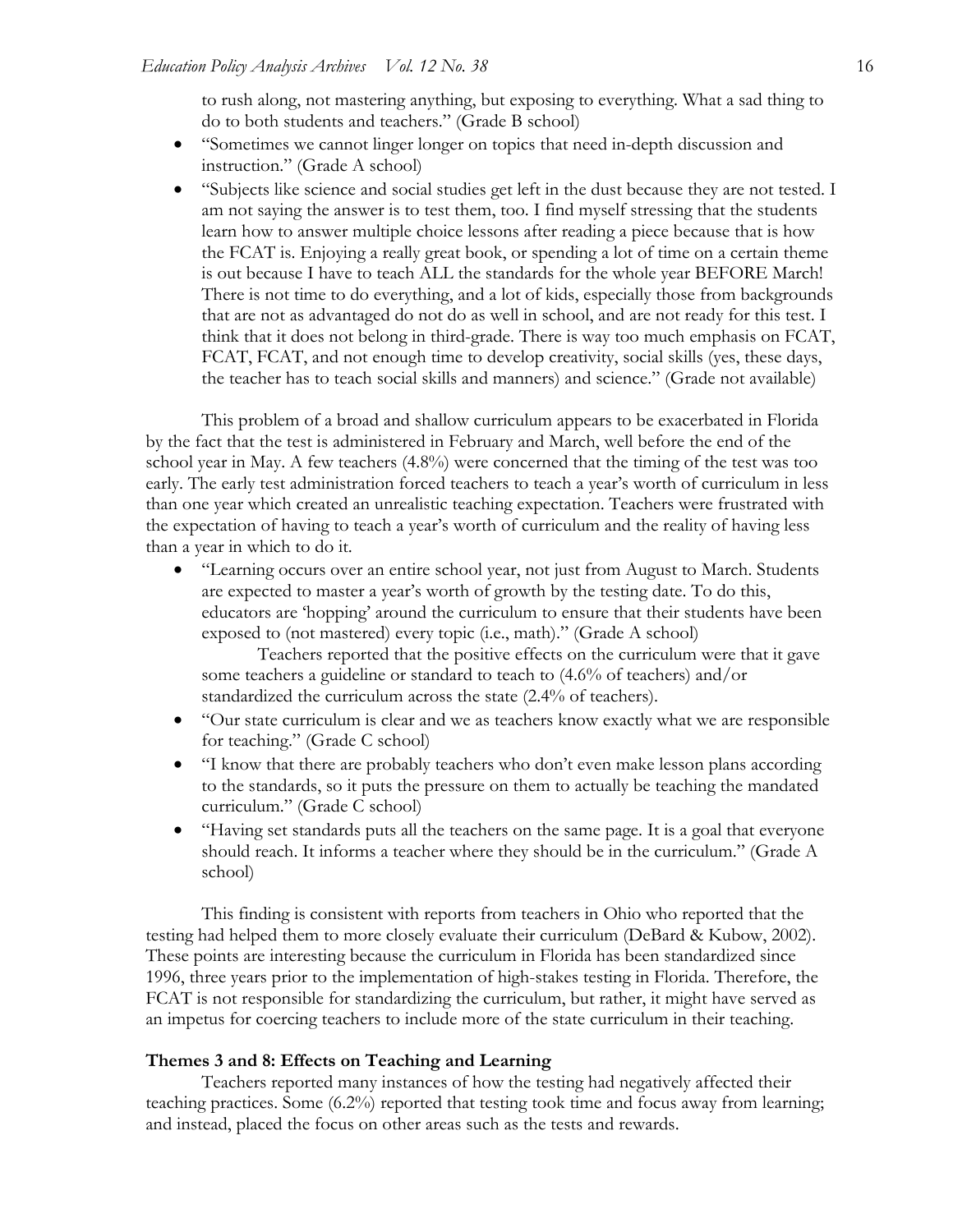- "So much of what I spend my time on, at school and home, is geared toward accountability. I spend more time trying to justify and prove what I'm doing than actually doing it." (Grade A school)
- " Florida needs to be relieved of such a burden and focus on higher education at all times." (Grade C school)

However, the most frequent complaint of the effects on teaching (23.3% of teachers) was that they had to spend a lot of time preparing for the tests and "teaching to the test." Teachers said that they were teaching knowledge and skills that they wouldn't otherwise have taught or that they were teaching content that would be the same as on the test.

- "I can say one thing, if my kids learn one thing in third grade, it is this: how to pass a standardized test even if you are not familiar with the material. Now is that what our goal is? Perhaps we should revisit it." (Grade not available)
- "I have seen that schools are teaching to the test (how can you not?) and that is not a true reflection of student abilities. This is only a reflection of the abilities of each school to teach effective test-taking strategies, not academics." (Grade B school)
- "Schools aren't improving their academics as students score better on the FCAT. They are just taking more time to teach to the test and unfortunately, away from real learning. We aren't getting smarter students, we are getting smarter test takers. That is NOT what we are here for! They can say what they want about if we teach the SSS then students will score well. The schools who score well are focusing on teaching to the test at a very high cost to their students." (Grade C school)

The fact that some teachers are teaching to the test should not be surprising, however, given that in a "Technical Assistance Paper," the Florida Department of Education stated that "It is desirable for students to be given a certain amount of practice so they will be familiar with the format of the test questions and the materials that will be used with the statewide and district assessments" (State of Florida, 2000, p. 6). They further state that: "To prepare students for the future assessments, teachers can…have students practice taking short and extended response, gridded response, multiple-choice, and essay items so they will become familiar with the test formats; structure activities that require students to work against fixed time limits; and help students practice with mark-sense answer sheets." (p. 6, 7)

Although the "Technical Assistance Paper" notes the dangers of "teaching to the test," some teachers apparently find it impractical or unrealistic to provide a "certain amount of practice" related to the test format without teaching to the test. There appears to be a fine line between providing practice for the test and teaching to the test. When high-stakes are attached to the test scores, we believe that most teachers will err on the side of caution and teach to the test instead of risking the possibility of low test scores.

Other findings were that some teachers (2.0%) found the testing to negatively affect their teaching practices. Specifically, 4.8% reported that the test stifled their teaching ability and creativity in that it limited their freedom and forced them to use a formulated approach.

- "I feel that the FCAT is taking the learning styles and teaching styles away form students and teachers. The flexibility to teach the best way to meet the needs of the students is eliminated." (Grade A school)
- "I believe that the FCAT hinders teachers from being creative with their teaching. The programs that we have implemented at our school to help improve FCAT scores has caused us to teach like robots. Everything is scripted. Maybe our students will be robots too!" (Grade C school)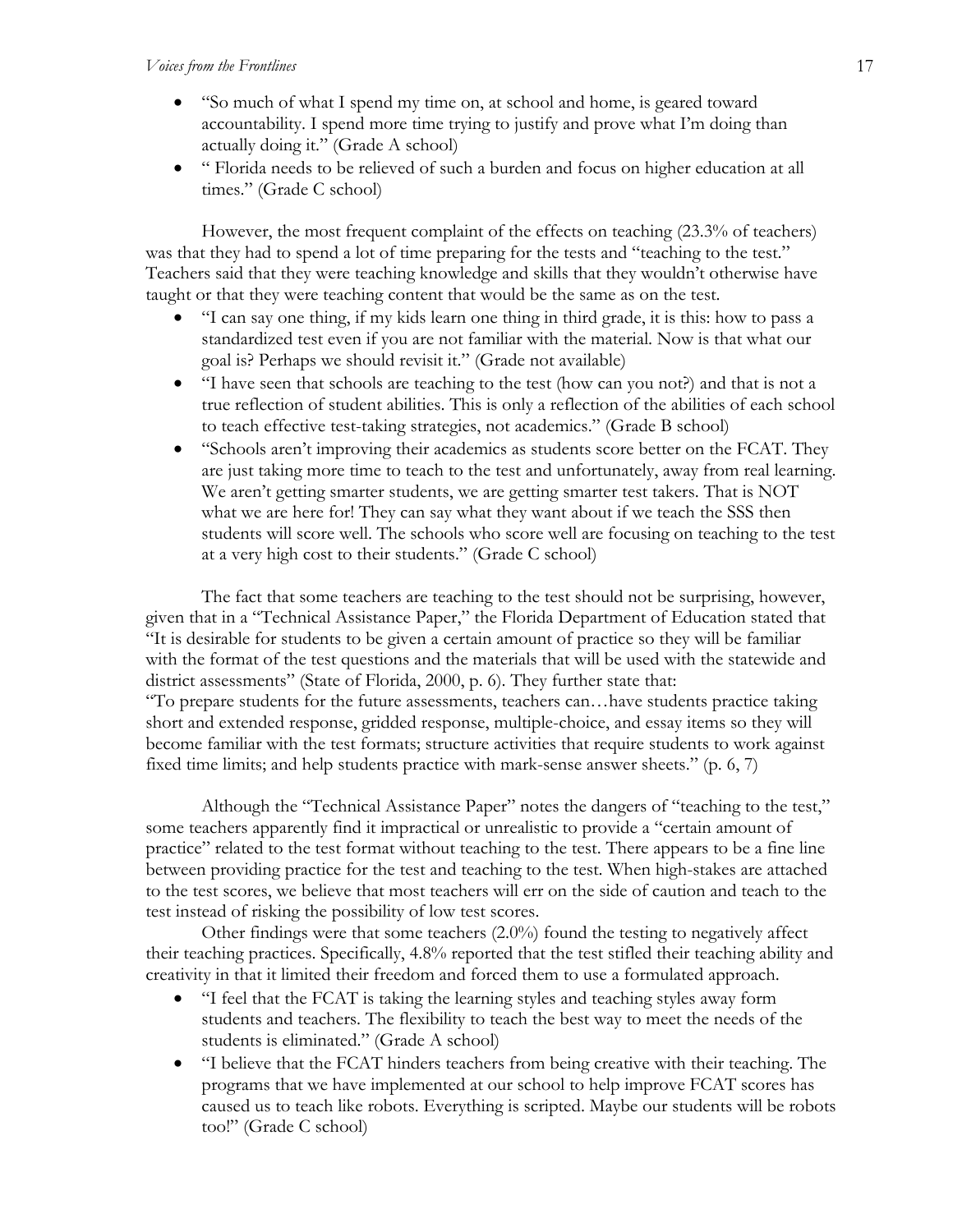Teachers reported three different ways in which the tests hindered their ability to meet the learning needs of the students. First, it forced them to teach in ways that were not developmentally appropriate (3.9% of teachers). Teachers claimed that students were often not ready for the knowledge and skills that were being taught, but that the fast pace of the curriculum was necessary due to the testing content and timing. Second, 3.6% of teachers said that they were less able to foster student creativity. Third, 3.4% of teachers noted that the test results were not usable for student remediation or teaching improvement. That is, the results could not be used to help meet students' learning needs or to improve their own teaching.

- "Some of the FCAT skills I HAD to teach were not presented to me until high school or college. My students deserve the opportunity to learn in a developmental progress suited for them. If they cannot master basic skills, when why must they be forced to learn something they are not ready for? Because it is going to be on the test and I must at least expose them!!!" (Grade B school)
- "Mainly, I feel that the child is not really the important issue, because if you have ANY experience at all with children, you would know that all children learn at different rates AND MATURE AT DIFFERENT TIMES, and to expect so much from our children is putting way too much pressure on them at such a young age." (Grade A school)

 A few teachers (1.3%) reported that it forced them to use a lower quality of teaching. For instance, it forced them to focus on lower-level objectives such as knowledge and comprehension rather than higher-order thinking.

- "Florida's public schools are going to become nothing more than places of drill and skill rather than places of quality learning." (Grade A school)
- "Problem solving skills and upper-level questioning seems to be evaporating." (Grade A school)

In contrast to this finding and the often-cited criticism that testing forces lower-level learning (Kohn, 2000), 2.1% of teachers reported that the test encouraged the learning of higher-order thinking skills which suggests that the FCAT might be different from other types of tests that focus more on knowledge and comprehension than on analysis, synthesis, and evaluation. Because the FCAT tests are not available for the public to view at this time, it is impossible for us to verify whether the tests focus on lower- or higher-level objectives. However, teachers' perceptions of the test are important and we believe that they are based on practice tests and sample items that they have seen. This finding is encouraging and suggests that it might be possible to develop high-stakes tests that promote higher-order thinking, which is generally viewed as an important outcome of education.

Other positive testing outcomes reported by teachers included that the testing led to an increase in student learning (3.0% of teachers) and that it had a positive affect on their teaching practices  $(1.8\%)$ .

- "I believe the design of the FCAT helps students to explain their thought processes and hopefully alleviates guessing on standardized tests." (Grade A school)
- "The positive benefits are that a lot of the teaching done for the tests is used in the real world." (Grade B school)
- "Gone are a lot of the 'fun/not academically related' activities; in are more thought provoking activities which stimulate children to think and solve problems…FCAT has made me look at my teaching skills and work to improve them. Prior to the emphasis on accountability I simply did what I had been doing for many years because it was easy. I don't know that it was always best for the students though." (Grade C school)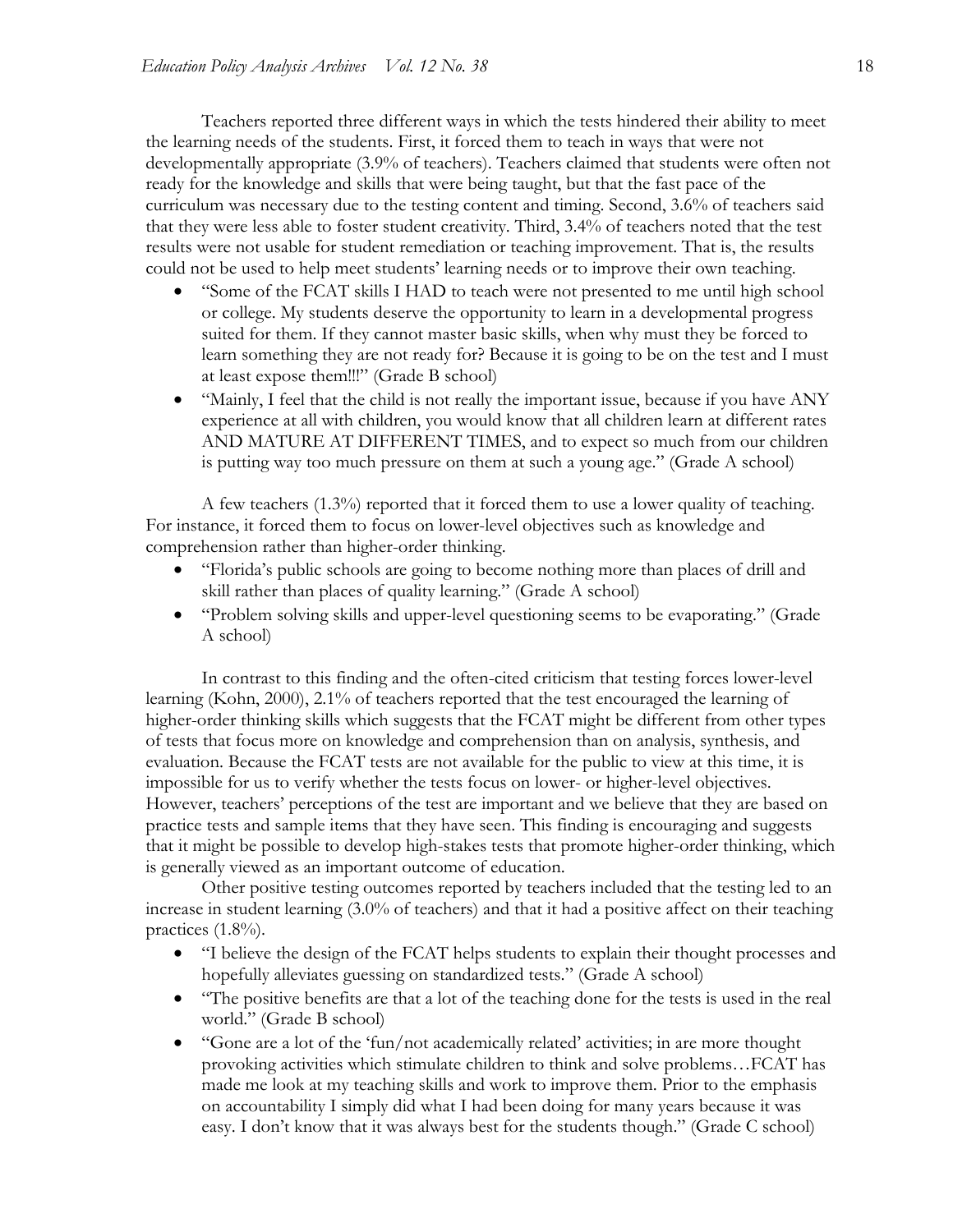# **Themes 4 and 9: Effects on Student and Teacher Motivation**

The themes regarding student and teacher motivation, as much as any other, were more heavily weighted towards the negative than the positive. Of all the reasons teachers provided as to why the FCAT was not taking schools in the right direction, two of the three highest percentage of responses were found in this theme. Whereas politicians and the public often focus on the *achievement* of students in public schools, teachers appear to be as concerned about the impact of testing on student and teacher *motivation*.

# **Student motivation**

A quarter (25.2%) of the teachers reported that the testing had caused students to feel too much pressure and stress. We defined stress in the same manner that Kyriacou (1989) described it: as the experience of tension, frustration, anxiety, anger, and depression resulting from work. Because researchers have found that high student anxiety can have detrimental effects on student performance (Everson, Smodlaka, & Tobias, 1994), these concerns must be taken seriously and not simply pushed aside as evidence that students and teachers need to "work harder" or "toughen up."

- "Too much pressure is put on this one aspect of education! A fourth grade student should not have to feel all the stress put on them by the FCAT. High school or college pressure on a fourth grader is not good! Many burn out by the time the FCAT is finished! Being held accountable is fine, but don't put school fund raising on the backs of the students." (Grade A school)
- "In our school I heard of some students crying in the morning or vomiting on the test because of so much pressure. It is ridiculous!" (Grade not available)
- "I wonder if we're going to burn out this generation from education. Will this have an effect on the amount of future college students we will have? Or, are we going to make our students so stressed about education that we get the emotional problems the Japanese have at such young ages (high suicide rates)? I am not saying that we should not have high expectations for our children. I have children myself, but I feel that we are trying to create 'miniature adults' instead of remembering that we are dealing with children." (Grade A school)

Teachers (12.0%) also noted that the testing negatively affected students' enjoyment of school or interest in school. Further, 2.3% believed that students felt labeled as a result of the test scores and grades and 0.8% claimed that students might be more likely to drop out of school in the future.

- "School is becoming a drudgery for teachers and students alike. Yes, standards are important and schools should work to ensure every child's success, however, not at the expense of the love of learning." (Grade N school: "not previously graded")
- "I think we are forcing children to grow up too quickly. Of course we should encourage higher-order thinking, but more importantly we should be teaching children to love learning. That is how we're going to motivate them to stay in school." (Grade B school)
- "FCAT has made children feel like failures when the truth is, they just haven't 'bloomed' according to our legislator's time line." (Grade A school)
- "Students are supposed to learn and to show growth each year, but to continually add more stress to these students is wrong. I believe the state will eventually see an increase in dropout rates due to students hating school earlier each year in the elementary grades." (Grade C school)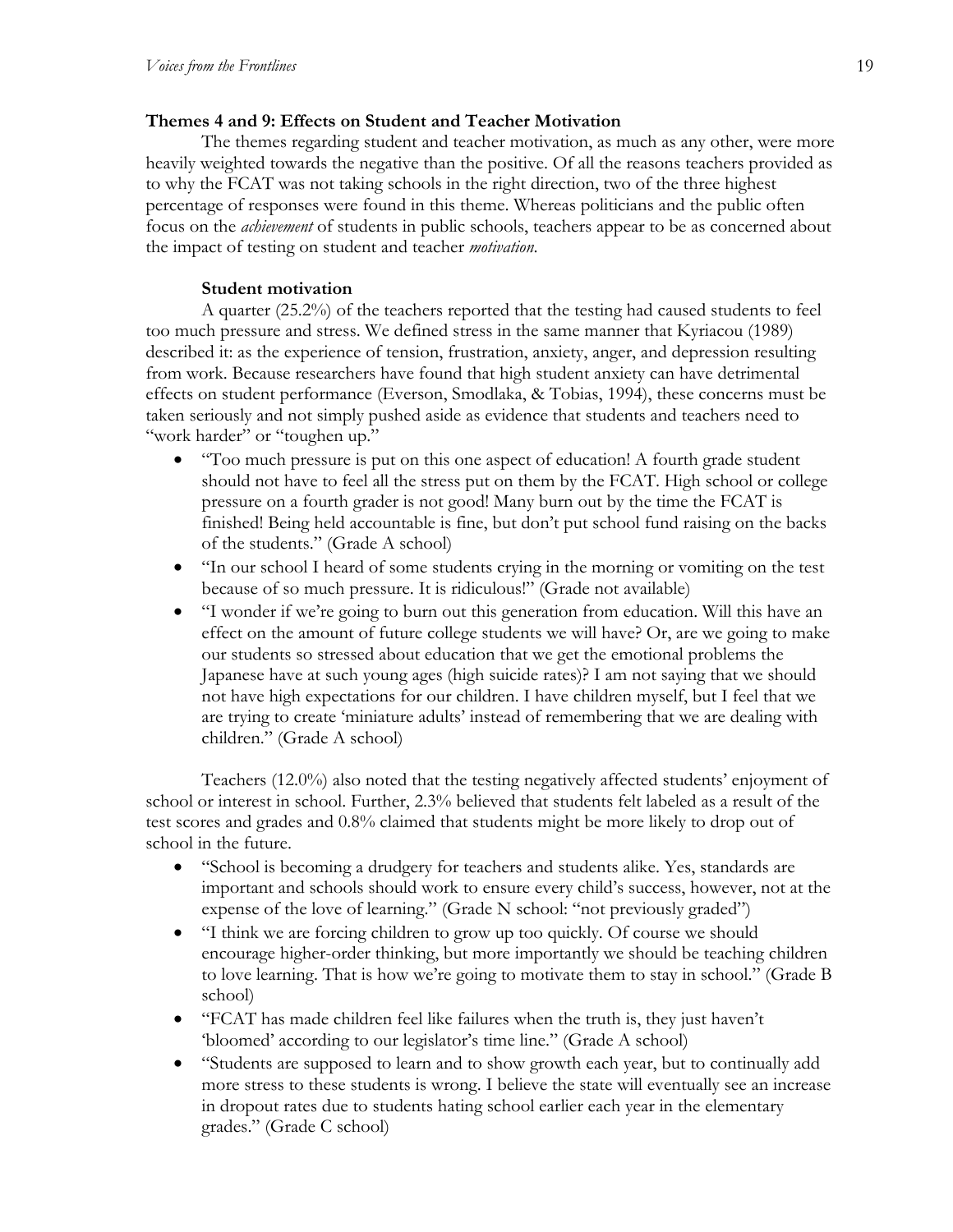In contrast to the negative effect on students' enjoyment of or interest in school, none of the teachers said that the testing made school more enjoyable. We viewed this finding as a measure of their intrinsic motivation because individuals who are intrinsically motivated participate in activities for their own sake; that is, they enjoy or are interested in the activity itself (Pintrich & Schunk, 2002). Because researchers have found that intrinsic motivation facilitates learning and achievement (Gottfried, 1985; Ryan, Connell, & Plant, 1990), reducing students' intrinsic motivation likely has a negative effect on students' achievement as well.

The final negative effect on student motivation cited was that the testing program was teaching students that success in public education was synonomous with performing well on a test (2.6% of teachers).

- "We are teaching our kids that it is not as important what you do throughout the school year as long as you perform well on the test." (Grade A school)
- "The children seem to understand that the only thing that is important is their performance on the test." (Grade A school)

#### **Teacher motivation**

Many teachers (22.5%) said that they were feeling stress from the pressure of the tests, as were administrators (2.6% of teachers) and parents (1.6% of teachers).

- "The pressure to perform is cruel and unusual punishment for both the students and the teachers." (Grade B school)
- "As a new teacher, I have noticed many 'veteran' teachers who have negative attitudes toward this profession and to what it has become. I think this is due to the pressures of FCAT and this is very discouraging to me as a new teacher." (Grade C school)

In fact, 4.1% of teachers reported enjoying teaching less as a result of the tests.

• "The pressure of the scores leading to school grades takes a lot of the joy out of teaching, and I LOVE teaching." (Grade A school)

The final group of responses in this category related to how the test had negatively affected teacher motivation and the teaching profession. Some teachers (3.4%) felt that their motivation to remain teachers had decreased and that teachers were more likely to leave the profession or transfer to a higher-performing school as a result of the testing. Others said that teacher morale at their school was lower (3.1% of teachers), that they felt less respected or valued (2.3% of teachers), that the tests did not cause them to work harder (1.5% of teachers), and/or that people were less likely to go into the teaching profession (0.5% of teachers).

- "The morale in our school is the lowest I have ever seen in my 25 years of teaching." (Grade A school)
- "Dedicated teachers are dropping out like flies because we can't handle the stress anymore." (Grade C school)
- "When teachers feel their salaries will one day be based on student performance, many of us say that will be the day when we will walk out on the profession. A teacher can't force a child to perform to the best of their ability on the test." (Grade B school)
- "Many teachers are requesting transfers from C schools to A schools. I would be willing to bet if you looked at turnover rates in C or lower schools, you would find that it is higher than in A schools." (Grade B school)
- "You can't abuse a person in any other profession the way teachers are abused by students, parents, even principals, and our legislators!" (Grade C school)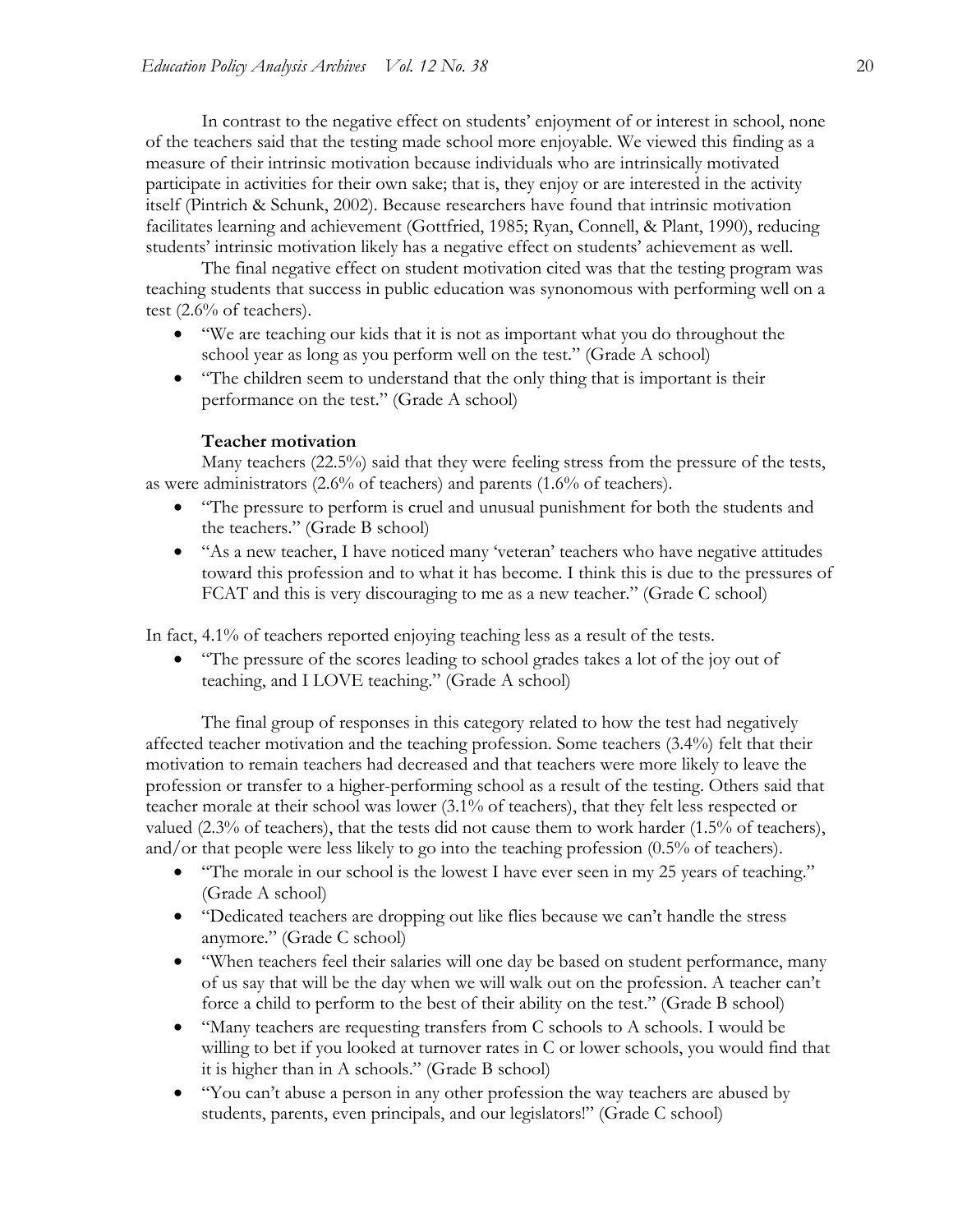The positive effects on student and teacher motivation, cited by 2.1% of the teachers, were that the tests caused higher expectations and that it motivated students and/or teachers.

- "I do feel the higher expectations have served to improve the focus and effort in Florida's schools." (Grade A school)
- "The low-performing students were not expected to achieve, therefore, they were not exposed to challenging information. Now, more teachers are saying all children can learn." (Grade D school)
- "It seems to be an effort in the right direction, that of providing students with motivation to do better and to learn better." (Grade A school)
- "I think that to some degree it influences some teachers to do a better job of teaching. Some teachers need to have extra motivation to come to school and do the best job they can do of educating students. You have some people who need outside motivation because they don't have the motivation on their own." (Grade C school)

# **Theme 5: Other negative effects on education**

The final negative theme included several different categories that did not fit into any of the other themes. We believed that it was important to include these categories in the framework because these issues were important to several of the teachers. First, 15.6% of teachers thought there was too much emphasis on the tests scores in general. This belief is likely exacerbated by the fact that the test scores are used to retain students, to rate schools, and to distribute money to higher-performing schools. Second, 4.6% of teachers challenged the accuracy of the tests because they perceived that they were created by non-educators.

- "If you want to go in the right direction in education, try asking the teachers who went to school to learn this and live with it daily, instead of having just the politicians decide that have no background knowledge." (Grade C school)
- "The people that come up with these ideas should have to spend at least one month in each school in their district. My bet is it would be a REAL eye opener." (Grade B school)
- "It makes me wonder if these people in Tallahassee have ever met any children from a poor, rural community." (Grade C school)
- "Legislators have NEVER seriously asked teachers for their input with the intention of using it. They sit in an office and pass legislation to test students, retain them, and hold teachers accountable without once looking ahead at the long term consequences." (Grade C school)

Teachers perceived their voices to be largely unheard by policymakers and complained that they had not been a part of the process of creating the accountability program. To ignore teachers' voices is to ignore their ideologies. Moreover, this lack of a voice appears to have created a resistance and silent controversy to the testing program. As Matthews and Crow (2003) explain, "Although not all problems you face can be solved by giving people a listening ear, refusing to hear or ignoring individuals and groups that want to be heard is likely to aggravate the situation and intensify the negative aspects of the conflict" (p.206). This sentiment is consistent with the teacher voices we heard in this study.

Further, 3.9% of teachers believed that testing was a political game or was used as a political tool to serve the interests of politicians.

• "FCAT is just a political tool that the state uses to make them feel like they are doing something good for education." (Grade A school)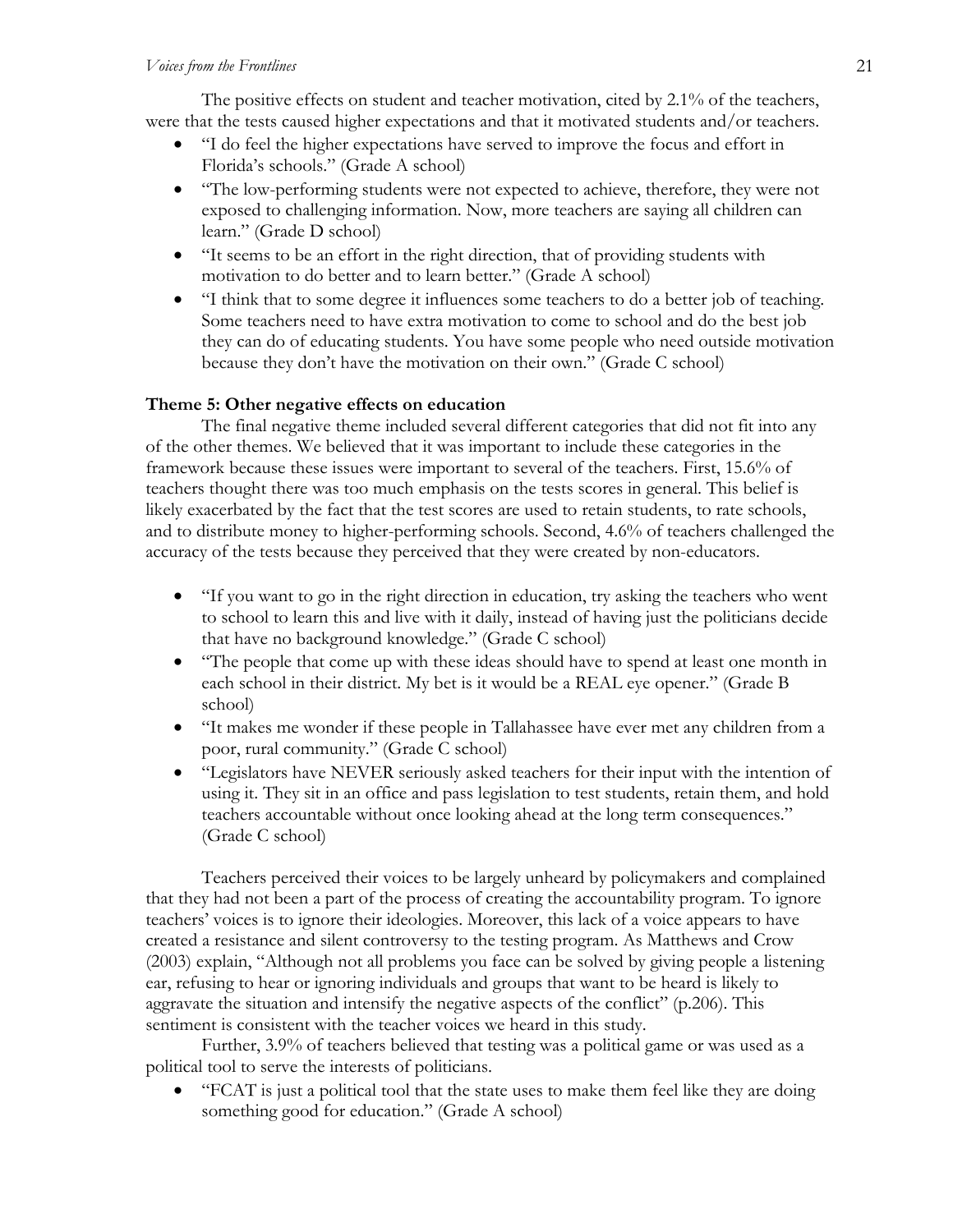- " I believe that the legislature is doing a great deal of harm to our students…I feel that the money we need is not being given to the schools for two reasons. The first is to somehow dismantle the pubic school system (through vouchers), and secondly, to create an elite system run by private interests. I have worked in both business (law, engineering, and banking) and say without reservation, education is the most efficient in the use of both man power and dollars. The FCAT is nothing more than the politicians ploy to say either 'See, we've fixed the system' or 'See, they're not doing the job and we need to step in.' All for the next election!" (Grade B school)
- "Florida's public schools have long been the target of ambitious, power-hungry politicians. This is just another political move to discredit the public schools and repay political contributors with vouchers for expensive private schools that their children already attend. Between the FCAT tests, vague Sunshine State Standards, school grades, and mathematically impossible required gains in test scores, it seems that the politicians' goal is to eliminate public education from the state of Florida." (Grade A school)
- "My personal belief is that the FCAT is a political football and that given the current climate in Tallahassee, its real mission is not to provide accountability to families, communities, etc. or to help schools discern better instructional techniques for students. Rather, the mission is to diminish public education, advance a special interest agenda for charter schools and private education, and advance political careers." (Grade C school)

Politicians were perceived as making their own decisions, possibly for their own gain or as a political tool to achieve other purposes. Because most teachers get into the profession to help children grow and learn (Ornstein & Levine, 2000), it is easy to understand why they would be opposed to a testing system that they view as doing little to promote student growth and learning. Instead, some teachers see the political motives for the testing as incongruent with their personal view of education that centers around doing what is best for the children. Taking the focus from the children and placing it on politics is understandably troubling for some of these teachers.

Another concern related to the amount of money being spent on testing. Some thought that it took away money from more critical needs (3.1% of teachers) and/or that it was costly to implement (1.1% of teachers).

• "I believe a lot of money is going towards these tests, grading them and implementing them and that money should be sent towards reading programs that are simple and that work. Primary grades need teacher assistants. We need the money spent in a more productive fashion." (Grade B school)

The fact that the test promoted competition between students, teachers, and/or schools was also seen as a negative effect of the testing (3.8% of teachers).

- "Why 'grade' schools by these tests alone, pitting schools and even grade levels and individual teachers against each other. There used to be an atmosphere of sharing; now, if we help someone, they might get a 'higher' FCAT score which makes us feel less capable." (Grade A school)
- "I feel the FCAT test has a negative impact on schools by creating competition between them as a result of the grading system…Instead of taking public schools in the right direction, the state has pitted schools against each other. Instead of working together as a whole, it's survival of the fittest." (Grade B school)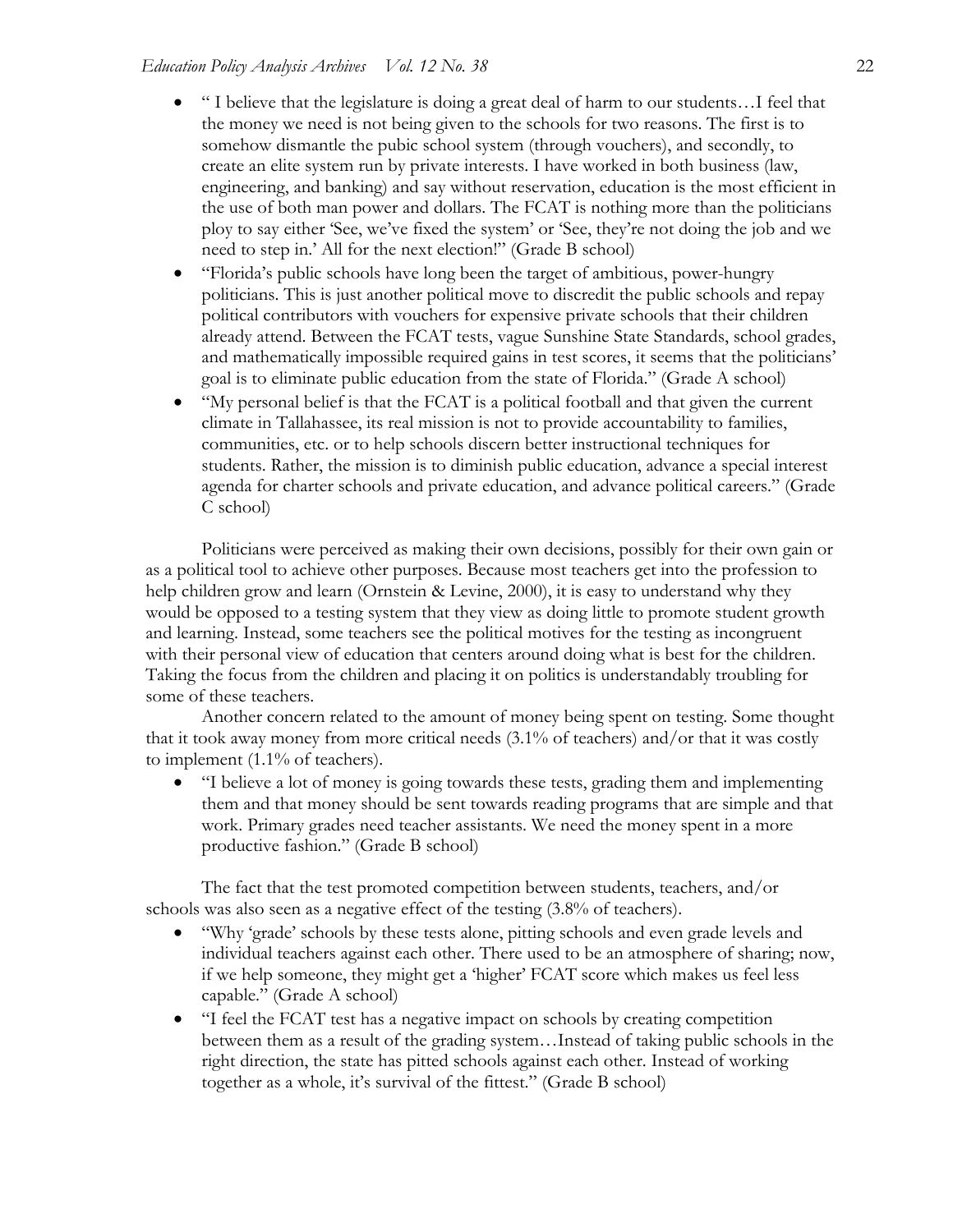#### *Voices from the Frontlines* 23

A few teachers (0.9%) said that there was a stigma attached to lower performing schools. Others said that the test results led parents and the public to blame teachers and schools (1.6% of teachers) or that the grading system led the public to incorrect conclusions about schools (0.7% of teachers). Finally, 1.1% of teachers believed the testing program created a negative image of public education.

- "The FCAT seems to be a way to make teachers scapegoats for problems plaguing society. It serve the purpose of creating a great deal of negativity." (Grade C school)
- "The FCAT makes schools look bad instead of celebrating many of their successes." (Grade A school)
- "Some days, I just can't' stand to read the editorials on 'What's wrong with our schools?' when my children, staff, and parents are working so diligently!" (Grade A school)

## **Theme 10: Accountability is good or necessary but…**

 The final theme was reported by 63 teachers (10.3%) who claimed that accountability was good, necessary, or that they were in favor of accountability. These teachers indicated that the FCAT was *not* taking schools in the right direction, yet they believed in accountability, just not in the manner that it was currently being implemented. A lot of these responses started out in favor of accountability and then said "but…" and described why the FCAT was not effective in holding people accountable.

- "I feel accountability is important on all levels, but this system is tearing hard working, dedicated teachers down into total burnout." (Grade C school)
- "While I support accountability and assessment, I feel the focus on using the FCAT for the purpose of assigning school grades undermines the potential positive effects, such as focusing on higher-level critical thinking." (Grade B school)
- "I do agree that accountability is extremely important, but who's to say that the FCAT is the right tool to measure students' abilities or progress????…No, I do not feel that the FCAT is the right tool." (Grade A school)

We find this result noteworthy, especially because none of the teachers reported that they were against accountability. This finding leads us to believe that teachers understand the importance of accountability in the teaching profession.

## **Summary**

The negative comments provided by teachers about the effects of testing appear to far outweigh the positive comments. This finding is consistent with prior research (e.g., Jones et al., 1999) and suggests that several years of testing have not drastically changed teachers' concerns regarding testing. Issues that remain problematic for teachers, include: the unfairness of comparing students, teachers and schools based on test scores; the negative effects of increased teaching to the test; the large amount of pressure felt by students and teachers; and the lack of reliability of a one-time test. We have attempted to further explain, clarify, add to, and categorize these types of concerns in the current work.

 In addition, we present some important findings that have not received as much attention in prior studies. Perhaps most importantly, teachers indicated that they are not against being held accountable, only that they are not in favor of the current means by which they are being held accountable. The results of other studies might lead one to believe that teachers can be characterized as complainers who do not like testing because it holds them accountable for doing a job that they are not doing. On the contrary, the results presented here show that teachers are in favor of accountability or believe that accountability is necessary. This is an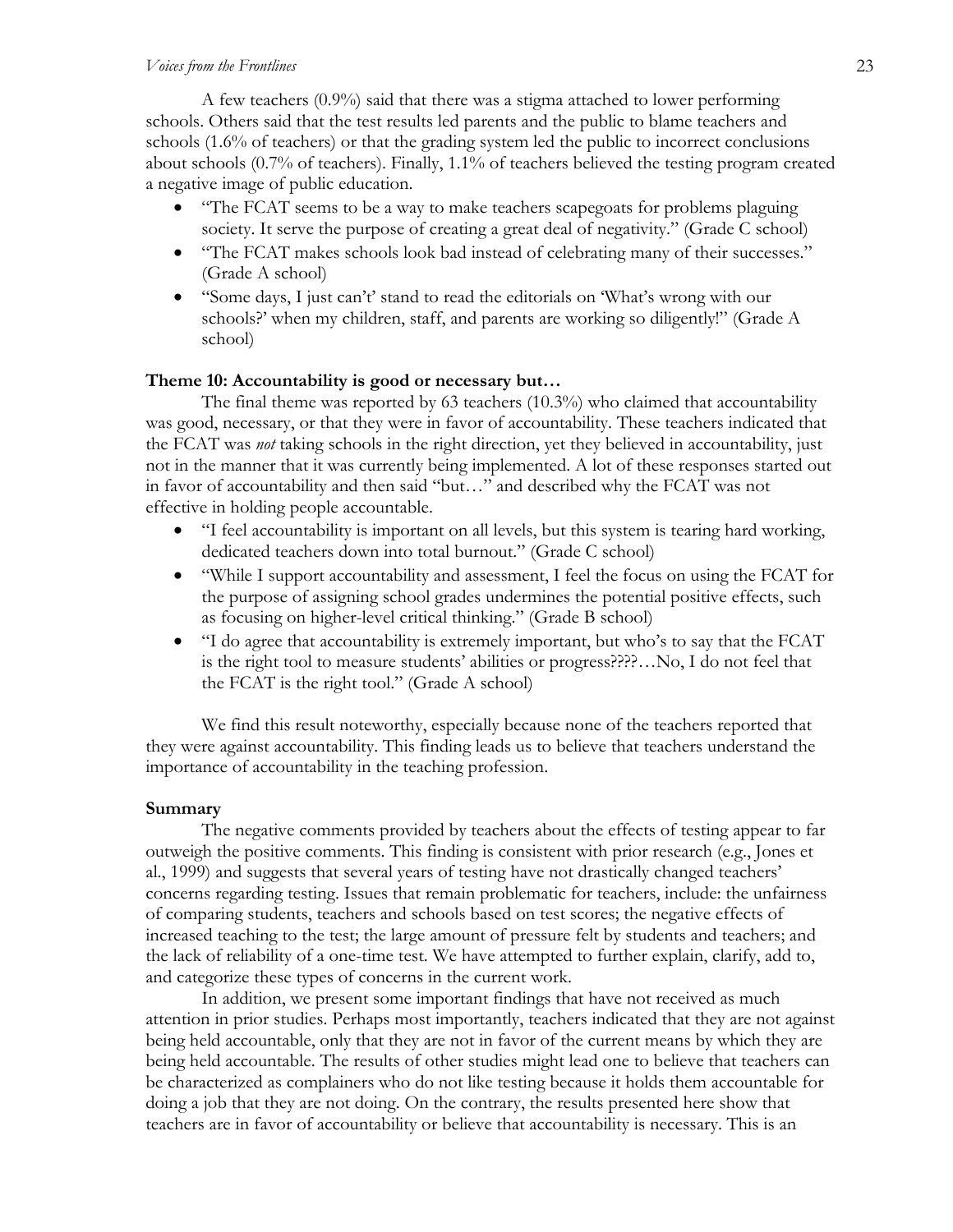important finding because it shifts the discussion from whether or not teachers should be held accountable to a discussion of *how* teachers should be held accountable.

Although the findings presented here did not specifically address how teachers envisioned a revised testing program that would hold them accountable, there are several implications that can be derived from their comments. In the following section, we present some of the most important implications for improving upon Florida's current testing program.

#### **Implications**

This study provides policymakers with evidence that after four years of high-stakes testing in Florida, teachers continue to express concerns and frustrations with Florida's testing program. The purpose of this study was to document teachers' concerns with the hope that policymakers would use this information to improve upon the current testing program. We agree with others (e.g., Grant, 2000) that for teachers to support a testing program, they need to have their voices heard by policymakers and be a part of developing the testing program. DeBard and Kubow (2002) have also noted: "What is needed is a policy shift that emphasizes inclusion of constituents. The end result will not be a reduction of accountability but rather an assumption of greater responsibility" (p. 403). This belief is also in concert with the comments of teachers in this study, one of which reported: "Legislators have NEVER seriously asked teachers for their input with the intention of using it." These types of comments indicate that teachers continue to resent the manner in which testing has been thrust upon them without their input or acceptance.

In this section, we provide some implications for changing the testing program based on teachers' comments. The recommendations provided in this section are based on teachers' perceptions of the testing program in Florida. We recognize, however, that teacher perceptions might be different from those of administrators, parents, or students. Understanding teachers' concerns is important, however, because they have the most direct effect on students' learning and motivation.

One message in Theme 1 was clear: the *use* of test scores needs to be limited. Some teachers perceived that the test scores could be used effectively to help inform their teaching practices and improve student learning. However, the test scores were not perceived as being valid when used to make comparisons between students, teachers, or schools. Almost all of the teachers noted that it was not fair to assign grades to schools based on the test scores. These comments suggest that policymakers should eliminate the school grading or change the criteria for grading to make it more fair. Under the current testing program, half of the points for the school grade are based on students meeting certain performance standards. As a result, schools that serve students who come to school more cognitively developed in reading, writing, and mathematics receive higher scores, and thus, an unfair advantage. Teachers are justified in their complaints that it is unfair to compare teachers and schools based on students' scores because the scores reflect other influences on students besides those of the school and teacher.

One way to make the school grades more fair would be to adjust the scores for the socioeconomic status of the students (which is generally correlated with achievement) or to test students' cognitive abilities at the beginning of the year and compare these scores with their end-of-year scores. Doing so would more directly measure the effects of student learning during that year. In response to whether the school grades are adjusted for the socioeconomic status of students, the state has responded that:

Schools are responsible for teaching all students, regardless of socioeconomic status. All students are capable of learning and making adequate progress. There are no double standards in the FCAT program. All students and schools will be held to challenging performance standards. (Florida Department of Education, 2001, p. 4)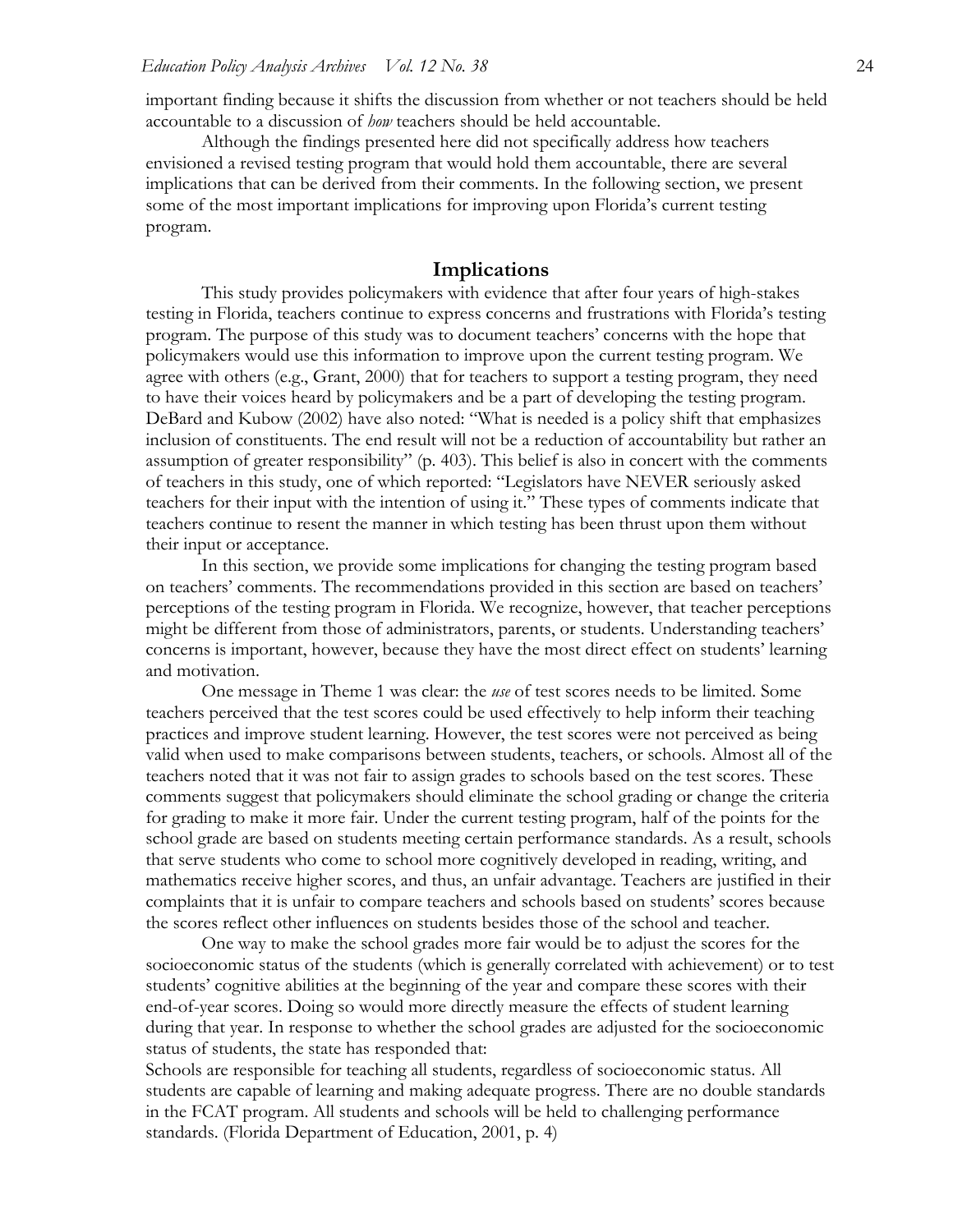#### *Voices from the Frontlines* 25

While we believe that most teachers would agree to holding all students to high standards, these types of statements do little to address teachers' concerns of fairness. In other words, the schools continue to be graded on an uneven playing field.

To somewhat rectify the inequity of an uneven playing field, part of the school grade is computed using the gains students make during the year. This component of the school grade appears to be more consistent with teachers' comments in that it more directly measures the effects of a particular teacher and school on the student during that year. Using student gains as a more prominent component of the testing program might help alleviate some of the teachers' concerns. Furthermore, it would reduce the likelihood that teachers would use students' backgrounds as an excuse to accept lower expectations.

Another major concern of teachers in Theme 1 related to the use of a one-time test to accurately measure students' learning and development. The logical implication would be to conduct the test more than once a year. Of course, this option would take away more instructional class time and be more costly. Another option would be to use an alternative type of assessment such as portfolios. Portfolio assessments are a collection of student works and generally include a student's classroom work, revisions, assessments, and reflections on his or her learning. Some teachers have found that portfolios can positively impact their teaching methods and are essential to holding teachers accountable (Borko & Elliott, 1999). Bridge, Compton-Hall, and Cantrell (1997) examined the use of portfolios for writing and found: "Portfolio assessments more nearly match what is known about the development of writing; they enable both teachers and students to evaluate the progress students have made over time and their ability to bring a given piece from first draft to final form" (p. 168). Unfortunately, the cost of grading portfolios is generally much more than grading standardized tests, and the reliability (consistency of scores) had been shown to be poor (Koretz, McCaffrey, Klein, Bell, & Stecher, 1993). Further research into the use of these types of alternative assessments would be useful in developing less expensive assessments that more accurately reflect students' learning and development with greater reliability and validity.

To address the concerns raised by teachers in Theme 2, the curriculum needs to be modified to include fewer topics within each subject (become less "broad and shallow"). For too long the U.S. curricula has been unfocused and "a mile wide and an inch deep" (Schmidt, McKnight, & Raizen, 1996). In addition, the test should be given later in the school year or only include topics that can reasonably be taught before the test is administered. During the year of this study, the tests were administered in February and March, a couple of months before the end of the school year. Teachers felt so much pressure from the early testing date that they rushed to teach all of the curriculum topics before the testing began. Because rushing through the curriculum is not consistent with current learning theories (National Research Council, 2000), the testing appears to be hindering student learning. Revising the curriculum to address this concern would help teachers to manage their instructional time more effectively, resulting in increased student learning.

Based on the findings reported in Theme 3, steps need to be taken to prevent teachers from teaching to the test. The challenge for policymakers is to create a system that encourages teachers to engage in curriculum teaching without promoting item teaching. The difference is that item teaching includes "teachers who organize their instruction, for instance, teacherexplained illustrative items or items-based practice activities – either around the actual items found in a test or around a set of look-alike items" (Popham, 2000a, p. 2). In contrast, curriculum teaching is directed toward the specific domain of content knowledge or skills, but not limited to the specific items within the domain tested.

We believe that the testing program itself does not cause the teachers to teach to the test. Rather, a variety of factors, including pressure from others (parents, other teachers, administrators) to achieve and the fear of sanctions (a low school grade, less state money),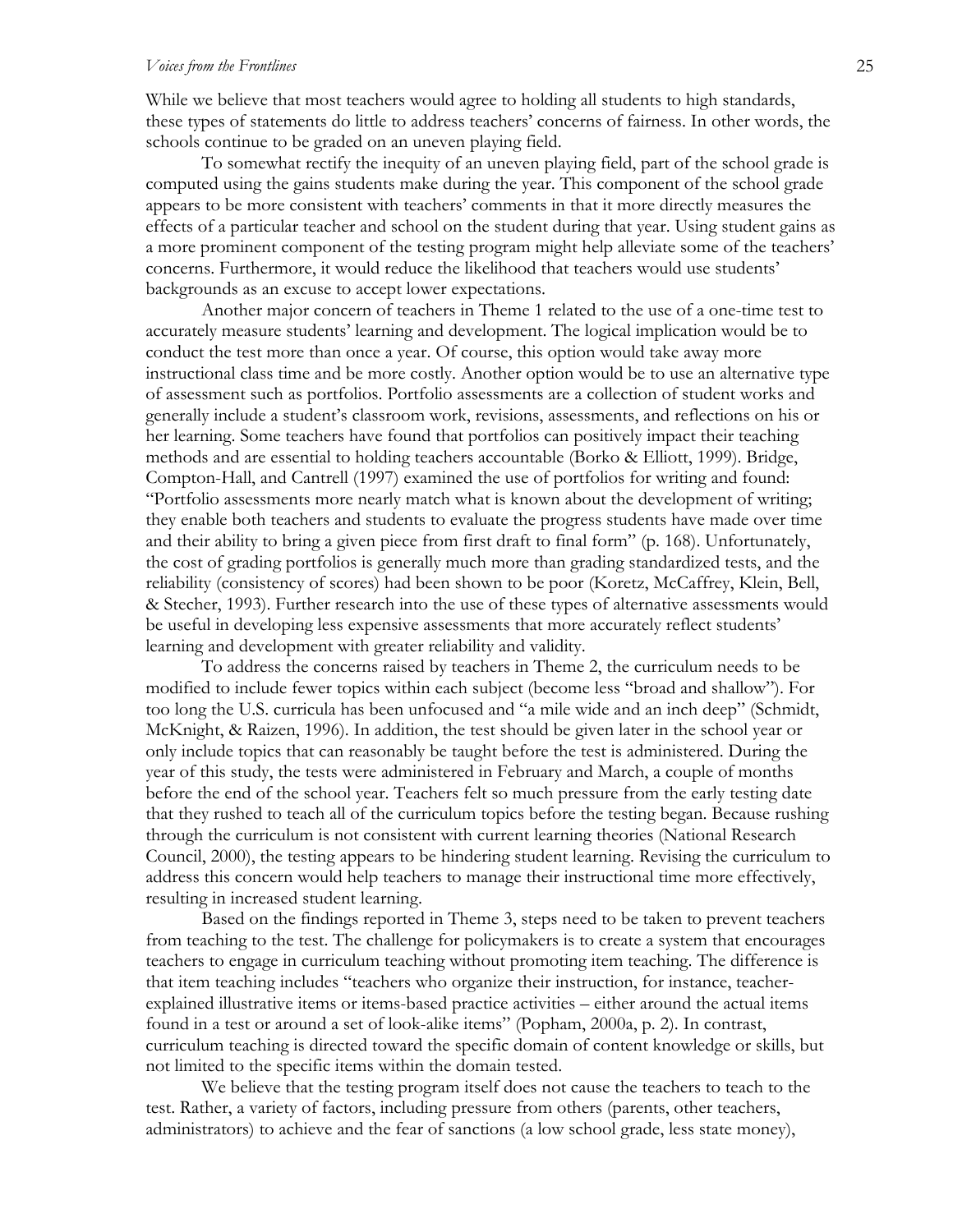contribute to the way in which teachers internalize these pressures. Corbett and Wilson (1991) noted that even the same sanctions can have different meanings to different people. Others have shown that when teachers feel pressured and responsible for ensuring that their students perform up to standards, they become more controlling (Flink, Boggiano, & Barrett, 1990), which can lead to a reduction in students' intrinsic motivation (Ryan & Grolnick, 1986). More research needs to be conducted to better understand how the pressure is interpreted within different political climates and school contexts. Reducing teachers' perceived pressure might reduce the likelihood that they would engage in item teaching.

 Some of the concerns cited by teachers in Themes 4 and 5 would likely be lessened if some of the recommendations provided in this section were implemented. For instance, eliminating or changing the grading of schools would likely lessen the emphasis on test scores and reduce the amount of pressure felt by teachers and students. What remains to be seen is how the elimination of the grading and/or rewards and sanctions would affect the higher expectations that supposedly accompany the high stakes.

## **Conclusion**

 Teachers provided many powerful insights regarding high-stakes testing and its effects on teachers and students. Although teachers do not believe that Florida's testing program is taking schools in the right direction, they are not afraid of being held accountable. In fact, teachers appear to be in favor of accountability or at least recognize the need for it. The framework that we developed based on teachers' comments can be used as a means to evaluate the strengths and weaknesses of the testing program as perceived by teachers. Furthermore, these comments can be used to improve upon the existing testing program. Until policymakers take teachers' concerns seriously and make an effort to address them, teachers will not likely support reform through high-stakes testing. Without the support of teachers, high-stakes testing will likely become just another failed education reform. However, with the input of those on the frontlines and some vital and well-conceived changes, testing programs are likely to have a more positive effect on the teaching and learning processes.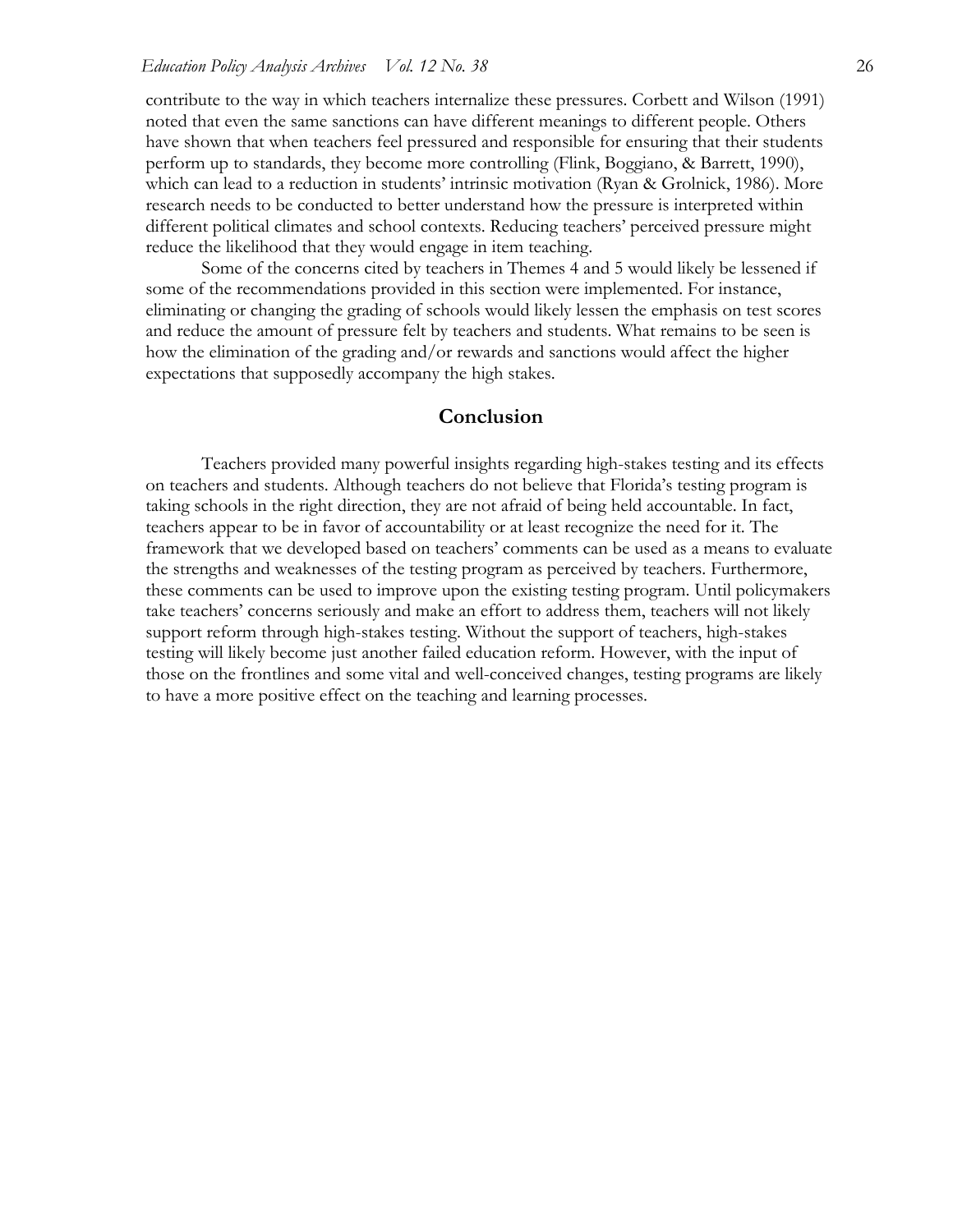# **References**

- AERA (2000, July). *AERA Position Statement Concerning High-Stakes Testing in PreK-12 Education*. Retrieved April 11, 2002 from http://aera.net/about/policy/stakes.htm
- Barksdale-Ladd, M. A., & Thomas, K. F. (2000). What's at stake in high-stakes testing: Teachers and parents speak out. *Journal of Teacher Education, 51*, 384-397.
- Bridge, C. A., Compton-Hall, M., & Cantrell, S. C. (1997). Classroom writing practices revisited: The effects of statewide reform on writing instruction. *The Elementary School Journal, 98*(2), 151-170.
- Borko, H., & Elliott, R. (1999). Hands-on pedagogy versus hands-off accountability: Tensions between competing commitments for exemplary math teachers in Kentucky. *Phi Delta Kappan, 80*, 394-400.
- Borko, H. & Stecher, B. (2001, April). *Looking at reform through different methodological lenses: Surveys and case studies of the Washington state education reform*. Paper presented at the meeting of the American Educational Research Association, Seattle, WA.
- Cimbricz, S. (2002, January 9). State-mandated testing and teachers' beliefs and practice. *Education Policy Analysis Archives, 10*(2). Retrieved April 11, 2002 from http://epaa.asu.edu/epaa/v10n2.html.
- Comer, J. P. (1988). Educating poor minority children. *Scientific American, 259*(5), 42-47.
- Danielson, M. L. (1999). *How principals perceive and respond to a high-stakes accountability measure*. Dissertation Abstracts International, 61, 03A. (UMI No. 9967692)
- DeBard, R. & Kubow, P. K. (2002). From compliance to commitment: The need for constituent discourse in implementing testing policy. *Educational Policy, 16*(3), 387- 405.
- Elliot, J. (2000). *NCAE: ABCs Accountability Statement*. Retrieved March 3, 2003 from, http://www.ncae.org/news/000717pr.shtml
- Everson, H., Smodlaka, I., & Tobias, S. (1994). Exploring the relationship of test anxiety and metacognition on reading test performance: A cognitive analysis. *Anxiety, Stress and Coping: An International Journal, 7,* 85-96.
- Firestone, W. A., & Mayrowetz, D. (2000). Rethinking "high stakes:" Lessons from the United States and England and Wales. *Teachers College Record, 102*(4), 724-749.
- Firestone, W. A., Mayrowetz, D., & Fairman, J. (1998). Performance-based assessment and instructional change: The effects of testing in Maine and Maryland. *Educational Evaluation and Policy Analysis, 20*(2), 95-113.
- Flink, C., Boggiano, A. K., & Barrett, M. (1990). Controlling teaching strategies: Undermining children's self-determination and performance. *Journal of Personality and Social Psychology, 59*(5), 916-924.
- Florida Department of Education (2001). *FCAT Briefing Book*. Retrieved July 13, 2002, from http://www.firn.edu/doe/sas/fcat/pdf/fcat\_brief.pdf
- Florida Department of Education (2002a). *Grading Florida Public Schools 2001-2002*. Retrieved August 9, 2003, from http://www.firn.edu/doe/schoolgrades/pdf/guide02\_bw.pdf
- Florida Department of Education (2002b). *Florida School Indicators Report*. Retrieved August 9, 2003, from http://info.doe.state.fl.us/fsir/
- Gordon, S. P., & Reese, M. (1997). High-stakes testing: Worth the price? *Journal of School Leadership, 7*, 345-368.
- Gottfried, A. E. (1985). Academic intrinsic motivation in elementary and junior high school. *Journal of Educational Psychology, 77,* 631-645.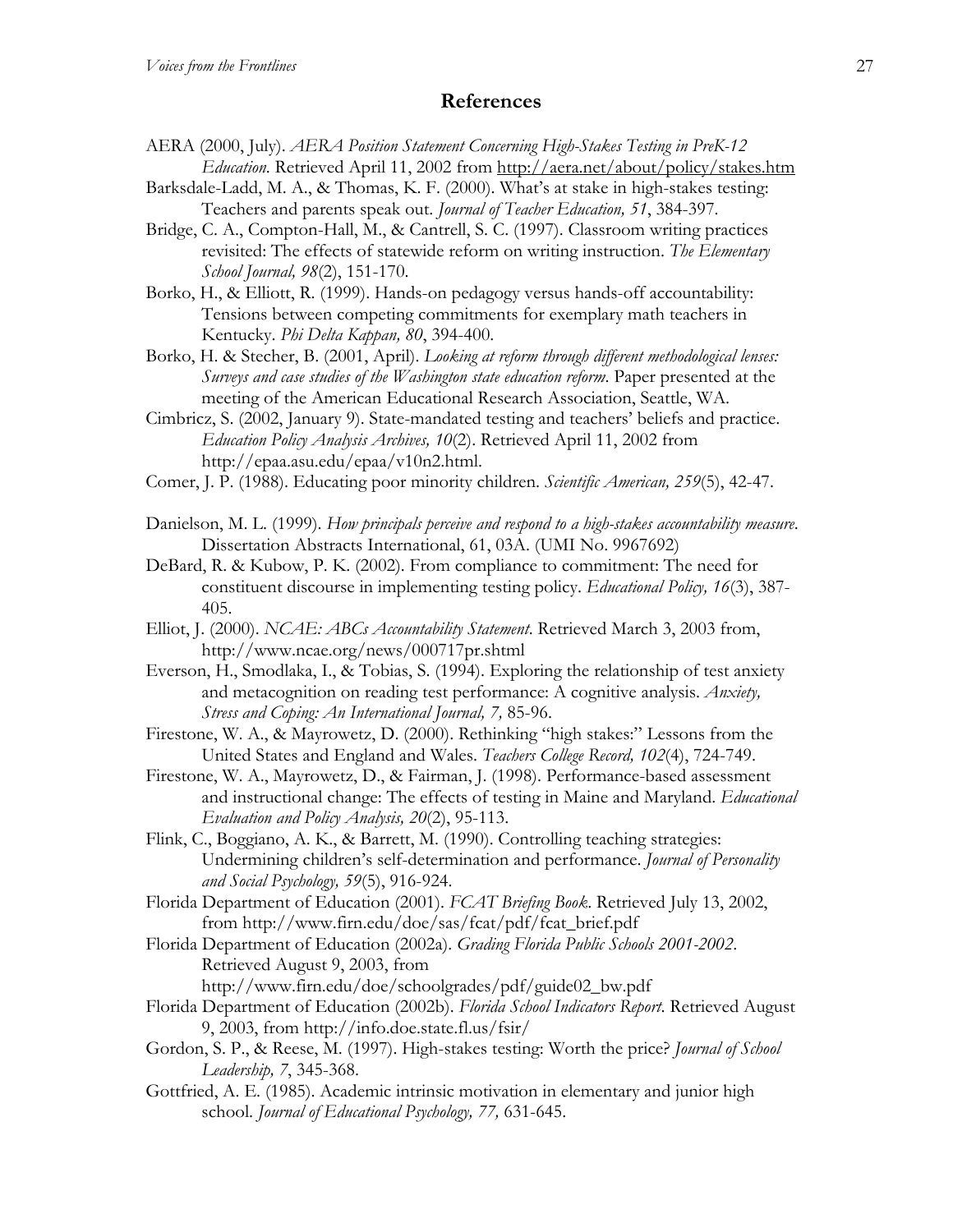- Grant, S. G. (2000). Teachers and tests: Exploring teachers' perceptions of changes in the New York state testing program. *Education Policy Analysis Archives, 8*(14). Retrieved July 24, 2002 from http://epaa.asu.edu/epaa/v8n14.html
- Haladyna, T., Nolen, S., & Haas, N. (1991). Raising standardized achievement test scores and the origins of test score pollution. *Educational Researcher, 20*(5), 2-7.
- Hoffman, J. V., Assaf, L. C., & Paris, S. G. (2001). High-stakes testing in reading: Today in Texas, tomorrow? *The Reading Teacher, 54*(5), 482-492.
- Holman, L. J. (1997). Meeting the needs of Hispanic immigrants. *Educational Leadership, 54*(7), 37-38.
- Jones, G. M., Jones, B. D., Hardin, B. H., Chapman, L., Yarbrough, T., & Davis, M. (1999). The impact of high-stakes testing on teachers and students in North Carolina. *Phi Delta Kappan, 81*, 199-203.
- Jones, G. M., Jones, B. D., & Hargrove, T. (2003). *The Unintended Consequences of High-Stakes Testing*. Lanham, MD: Rowman and Littlefield Publishers, Inc.
- Kaplan, L. S., & Owings, W. A. (2001). How principals can help teachers with high-stakes testing: One survey's findings with national implications. *NASSP Bulletin, 85*(622), 15-23.
- Knapp, M. S., & Shields, P. M. (1990). Reconceiving academic instruction for the children of poverty. *Phi Delta Kappan, 71*, 753-758.
- Kohn, A. (2000, September 27). Standardized testing and its victims. *Education Week*. Retrieved January 21, 2002, from http://www.edweek.org/ew/ew\_printstory.cfm?slug=04kohn.h20
- Koretz, D., McCaffrey, D., Klein, S., Bell, R., & Stecher, B. (1993). *The reliability of scores from the 1992 Vermont portfolio assessment program* (CSE Technical Report 355). Los Angeles, CA: National Center for Research on Evaluation, Standards, and Student Testing (CRESST), University of California.
- Koretz, D., Mitchell, K., Barron, S., & Keith, S. (1996) *Final Report: Perceived Effects of the Maryland School Performance Assessment Program (*CSE Tech. Rep. No. 409). National Center for Research on Evaluation, Standards, and Student Testing (CRESST): University of California, Los Angeles.
- Kyriacou, C. (1989). Teacher Stress and Burnout: An International Review. In *Human Resource Management in Education*, C. Riches and C. Morgan (Ed.), 60-68. Milton Keynes, U.K.: Open University Press.
- Matthews, L. J., & Crow, G. M. (2003). *Being and Becoming a Principal: Role Conceptions for Contemporary Principals and Assistant Principals*. Boston, MA: Allyn & Bacon.
- Messick, S. A. (1994). Foundations of validity: Meaning and consequences in psychological assessment. *European Journal of Psychological Assessment, 10*, 1-9.
- National Research Council (2000). *How People Learn*. Washington, D. C.: National Academy Press.
- Ornstein, A. C., & Levine, D. U. (2000). *Foundations of Education*. New York: Houghton Mifflin Company.
- Pedulla, J. J., Abrams, L. M., Madaus, G. F., Russell, M. K., Ramos, M. A., & Miao, J. (2003). *Perceived Effects of State-Mandated Testing Programs on Teaching and Learning: Findings from a National Survey of Teachers.* National Board on Educational Testing and Public Policy. Retrieved April 1, 2003, from http://www.nyssba.org/download/perceivedeffects.pdf
- Pintrich, P. R., & Schunk, D. H. (2002). *Motivation in Education: Theory, Research, and Applications*. Upper Saddle River, NJ: Merrill Prentice Hall.
- Popham, W. J. (1999). Why standardized tests don't measure educational quality. *Educational Leadership, 56*(6), 8-15.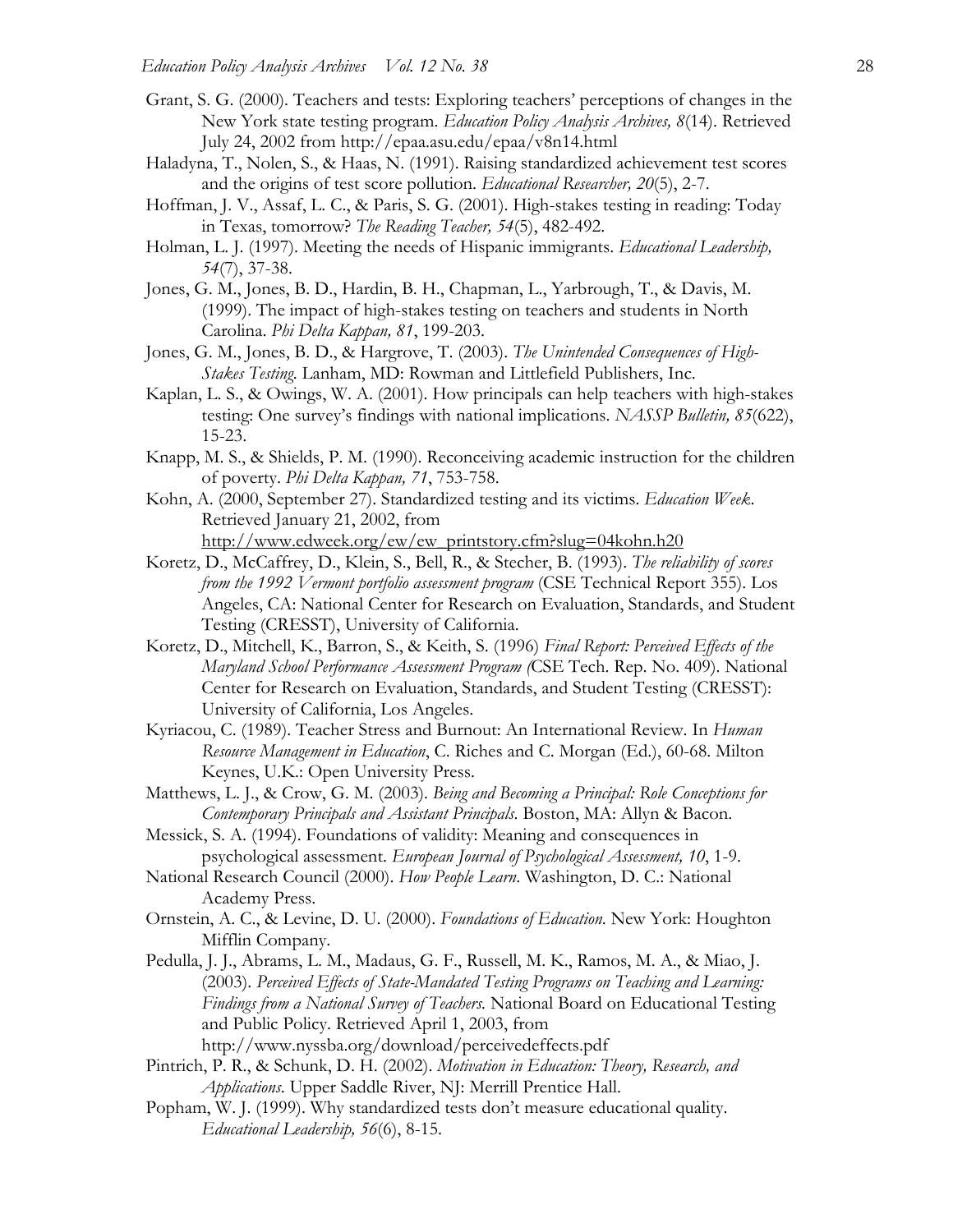- Popham, W. J. (2000a). *Teaching to the test: High crime, misdemeanor, or just plain good instruction*. Paper presented during AERA, New Orleans, LA, April 24-28, 2000.
- Popham, W. J. (2000b). *Modern Educational Measurement*. Boston: Allyn and Bacon.
- Ryan, R. M., Connell, J. P., & Plant, R. W. (1990). Emotions in non-directed text learning. *Learning and Individual Differences, 2*, 1-17.
- Ryan, R. M., & Grolnick, W. S. (1986). Origins and pawns in the classroom: self-report and projective assessment of individual differences in children's perceptions. *Journal of Personality and Social Psychology, 50*, 550-558.
- Smith, M. L. (1991). Put to the test: The effects of external testing on teachers. *Educational Researcher, 20*(5), 8-11.
- State of Florida (2000). *Technical Assistance Paper: Standards for Implementation of Student Assessment Programs in Florida School Districts.* Florida Department of Education. Retrieved April 2, 2003 from http://www.firn.edu/doe/sas/sasshome.htm
- Strauss, A., & Corbin, J. (1998). *Basics of Qualitative Research: Techniques and Procedures for Developing Grounded Theory.* Thousand Oaks, CA: SAGE Publications, Inc.

#### **About the Authors**

#### **Brett D. Jones**

University of South Florida St. Petersburg College of Education 140 Seventh Ave. South, COQ 201 St. Petersburg, FL 33701 (727) 553-4053 bjones@stpt.usf.edu Homepage: http://www.stpt.usf.edu/bjones/

Brett D. Jones is an Assistant Professor of Educational Psychology in the College of Education at the University of South Florida St. Petersburg where he teaches courses in learning and development. Dr. Jones studies the effects of test-based accountability programs on teachers and principals and is a co-author of a book entitled *The Unintended Consequences of High-Stakes Testing*  (Rowman & Littlefield Publishers, Inc., 2003).

#### **Robert J. Egley**

Robert J. Egley is an Assistant Professor in the Educational Leadership and Curriculum Studies Program at the University of South Florida St. Petersburg. He has 17 years' experience as an administrator at the elementary, middle, and high school levels. Dr. Egley has several lines of research, including high-stakes testing, invitational education, and instructional leadership. Email: regley@stpt.usf.edu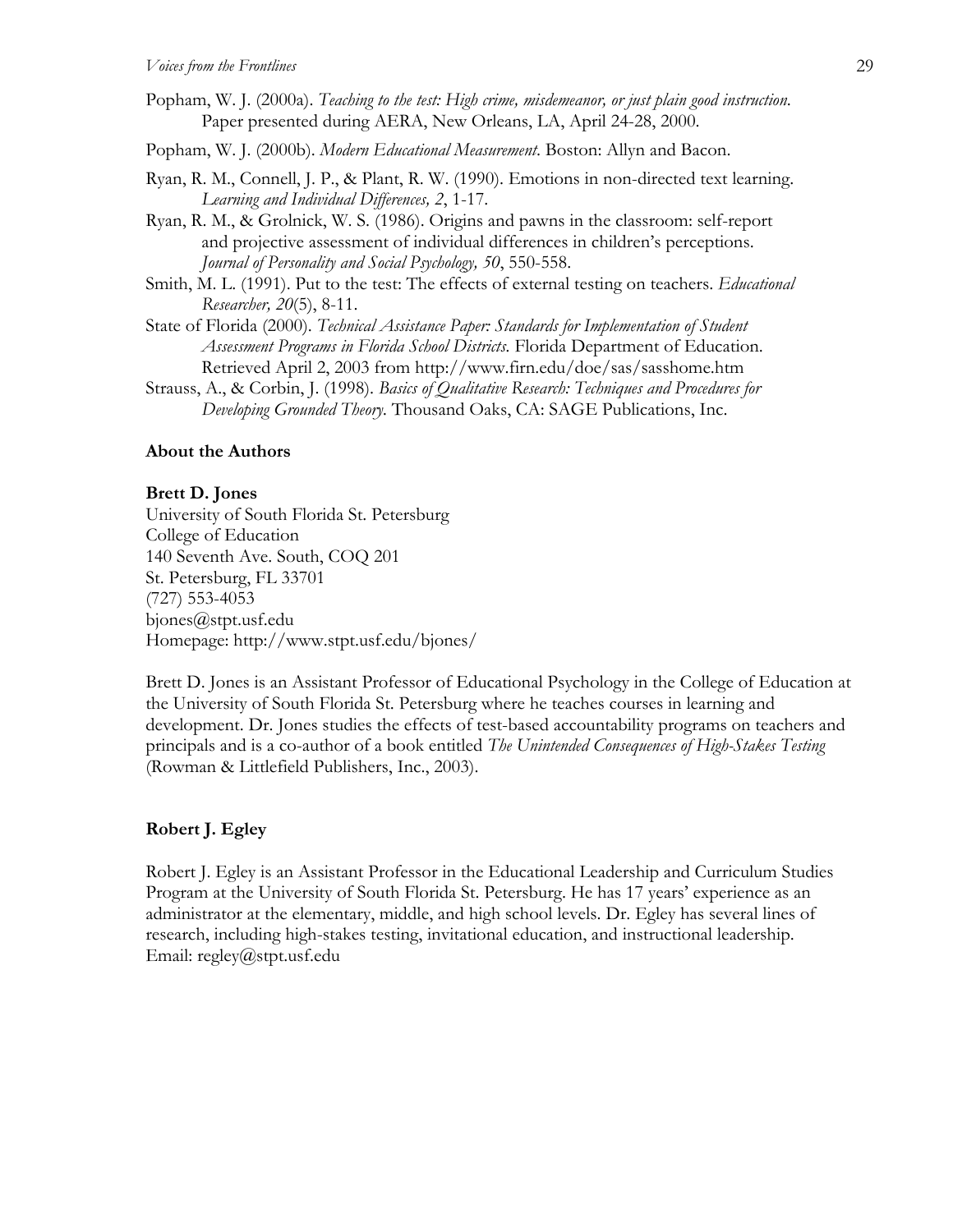## **Education Policy Analysis Archives** http://**epaa.asu.edu**

# **Editor: Gene V Glass, Arizona State University**

#### **Production Assistant: Chris Murrell, Arizona State University**

General questions about appropriateness of topics or particular articles may be addressed to the Editor, Gene V Glass, glass@asu.edu or reach him at College of Education, Arizona State University, Tempe, AZ 85287-2411. The Commentary Editor is Casey D. Cobb: casey.cobb@uconn.edu.

## **EPAA Editorial Board**

**Michael W. Apple** University of Wisconsin

**Greg Camilli** Rutgers University

**Sherman Dorn** University of South Florida

**Gustavo E. Fischman** Arizona State Univeristy

**Thomas F. Green** Syracuse University

**Craig B. Howley** Appalachia Educational Laboratory

**Patricia Fey Jarvis**  Seattle, Washington

**Benjamin Levin** University of Manitoba

**Les McLean** University of Toronto

**Michele Moses** Arizona State University

**Anthony G. Rud Jr.** Purdue University

**Michael Scriven** University of Auckland

**Robert E. Stake**  University of Illinois—UC

**Terrence G. Wiley** Arizona State University **David C. Berliner**  Arizona State University

**Linda Darling-Hammond**  Stanford University

**Mark E. Fetler** California Commission on Teacher Credentialing

**Richard Garlikov** Birmingham, Alabama

**Aimee Howley** Ohio University

**William Hunter** University of Ontario Institute of Technology

**Daniel Kallós** Umeå University

**Thomas Mauhs-Pugh** Green Mountain College

**Heinrich Mintrop**  University of California, Los Angeles

**Gary Orfield** Harvard University

**Jay Paredes Scribner** University of Missouri

**Lorrie A. Shepard** University of Colorado, Boulder

**Kevin Welner** University of Colorado, Boulder

**John Willinsky** University of British Columbia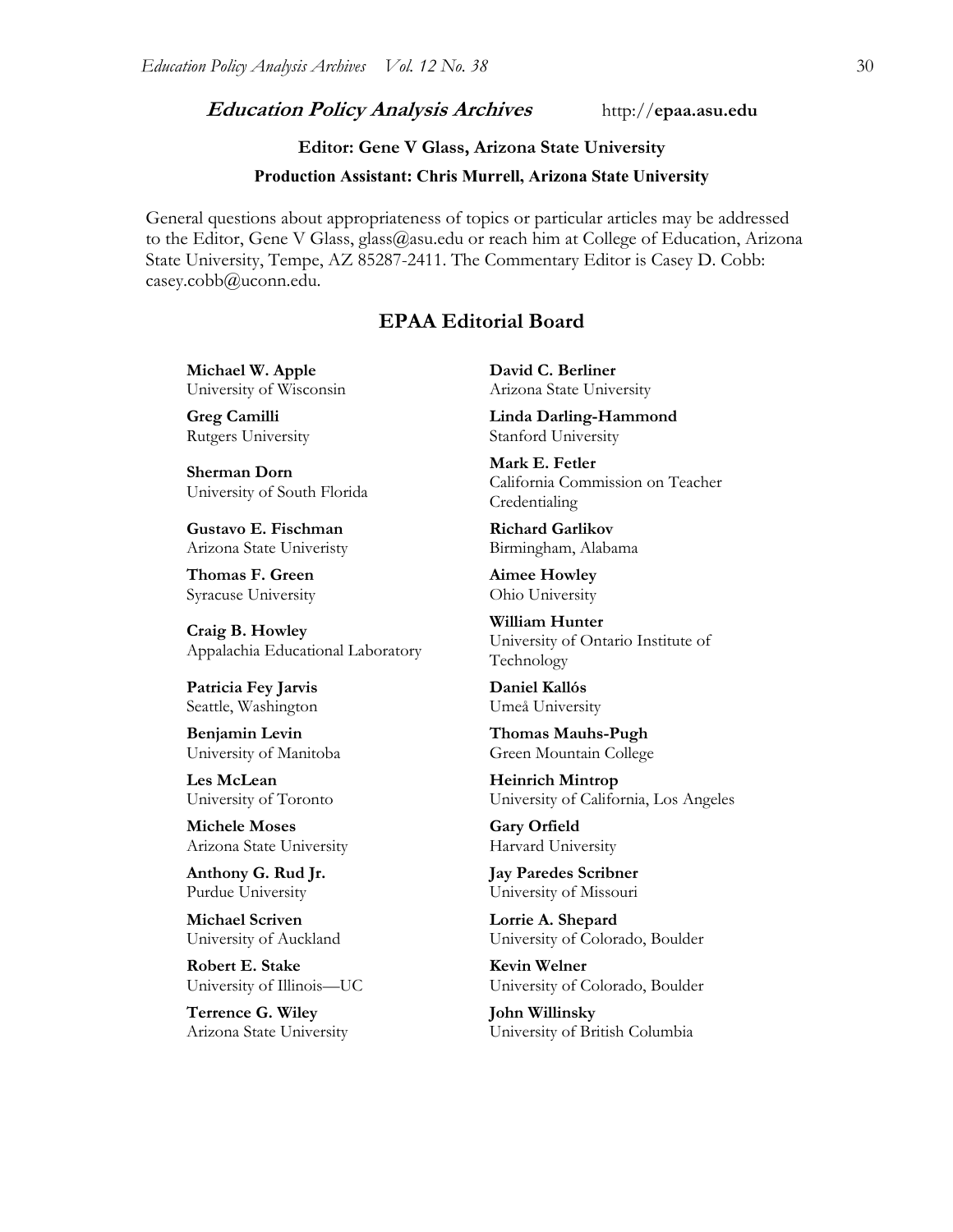# **EPAA Spanish & Portuguese Language Editorial Board Associate Editors**

## **Gustavo E. Fischman Arizona State University &**

# **Pablo Gentili Laboratório de Políticas Públicas Universidade do Estado do Rio de Janeiro**

Founding Associate Editor for Spanish Language (1998—2003) Roberto Rodríguez Gómez Universidad Nacional Autónoma de México

# **Argentina**

- Alejandra Birgin Ministerio de Educación, Argentina
- Mónica Pini Universidad Nacional de San Martin, Argentina
- Mariano Narodowski Universidad Torcuato Di Tella, Argentina
- Daniel Suarez Laboratorio de Politicas Publicas-Universidad de Buenos Aires, Argentina
- Marcela Mollis (1998—2003) Universidad de Buenos Aires
- Ana Inés Heras Monner Sans Universidad Nacional de Jujuy
- José Luis Bernal Agudo Universidad de Zaragoza
- Carlos Mora-Ninci Universidad Nacional de Córdoba

# **Brasil**

- Gaudêncio Frigotto Professor da Faculdade de Educação e do Programa de Pós-Graduação em Educação da Universidade Federal Fluminense, Brasil
- Vanilda Paiva
- Lilian do Valle Universidade Estadual do Rio de Janeiro, Brasil
- Romualdo Portella do Oliveira Universidade de São Paulo, Brasil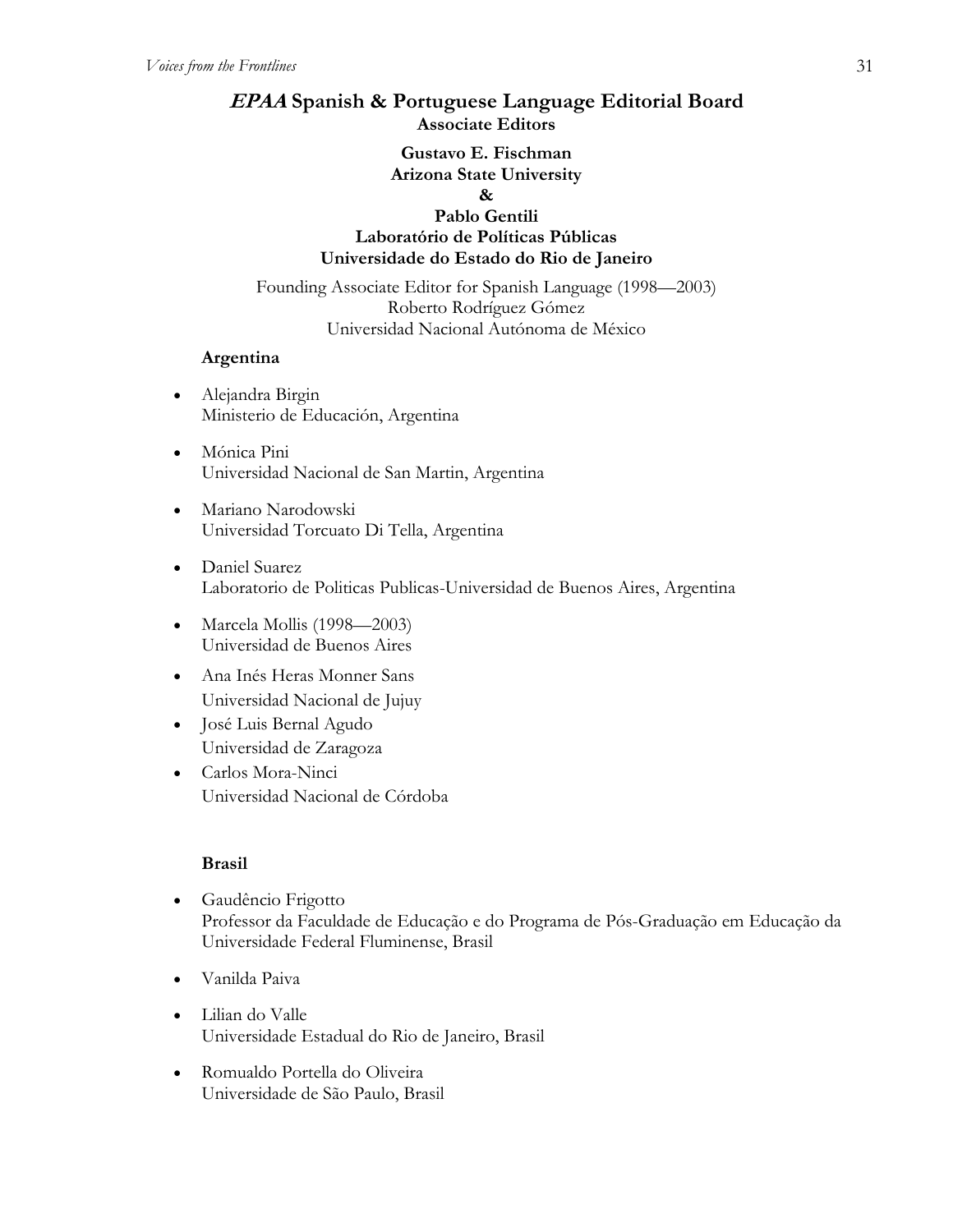- Roberto Leher Universidade Estadual do Rio de Janeiro, Brasil
- Dalila Andrade de Oliveira Universidade Federal de Minas Gerais, Belo Horizonte, Brasil
- Nilma Limo Gomes Universidade Federal de Minas Gerais, Belo Horizonte
- Iolanda de Oliveira Faculdade de Educação da Universidade Federal Fluminense, Brasil
- Walter Kohan Universidade Estadual do Rio de Janeiro, Brasil
- María Beatriz Luce (1998—2003) Universidad Federal de Rio Grande do Sul-UFRGS
- Simon Schwartzman (1998—2003) American Institutes for Resesarch–Brazil

## **Canadá**

• Daniel Schugurensky Ontario Institute for Studies in Education, University of Toronto, Canada

## **Chile**

- Claudio Almonacid Avila Universidad Metropolitana de Ciencias de la Educación, Chile
- María Loreto Egaña Programa Interdisciplinario de Investigación en Educación (PIIE), Chile

## **Colombia**

• Jorge Ossa Universidad de Antioquia

#### **España**

- José Gimeno Sacristán Catedratico en el Departamento de Didáctica y Organización Escolar de la Universidad de Valencia, España
- Mariano Fernández Enguita Catedrático de Sociología en la Universidad de Salamanca. España
- Miguel Pereira Catedratico Universidad de Granada, España
- Jurjo Torres Santomé Universidad de A Coruña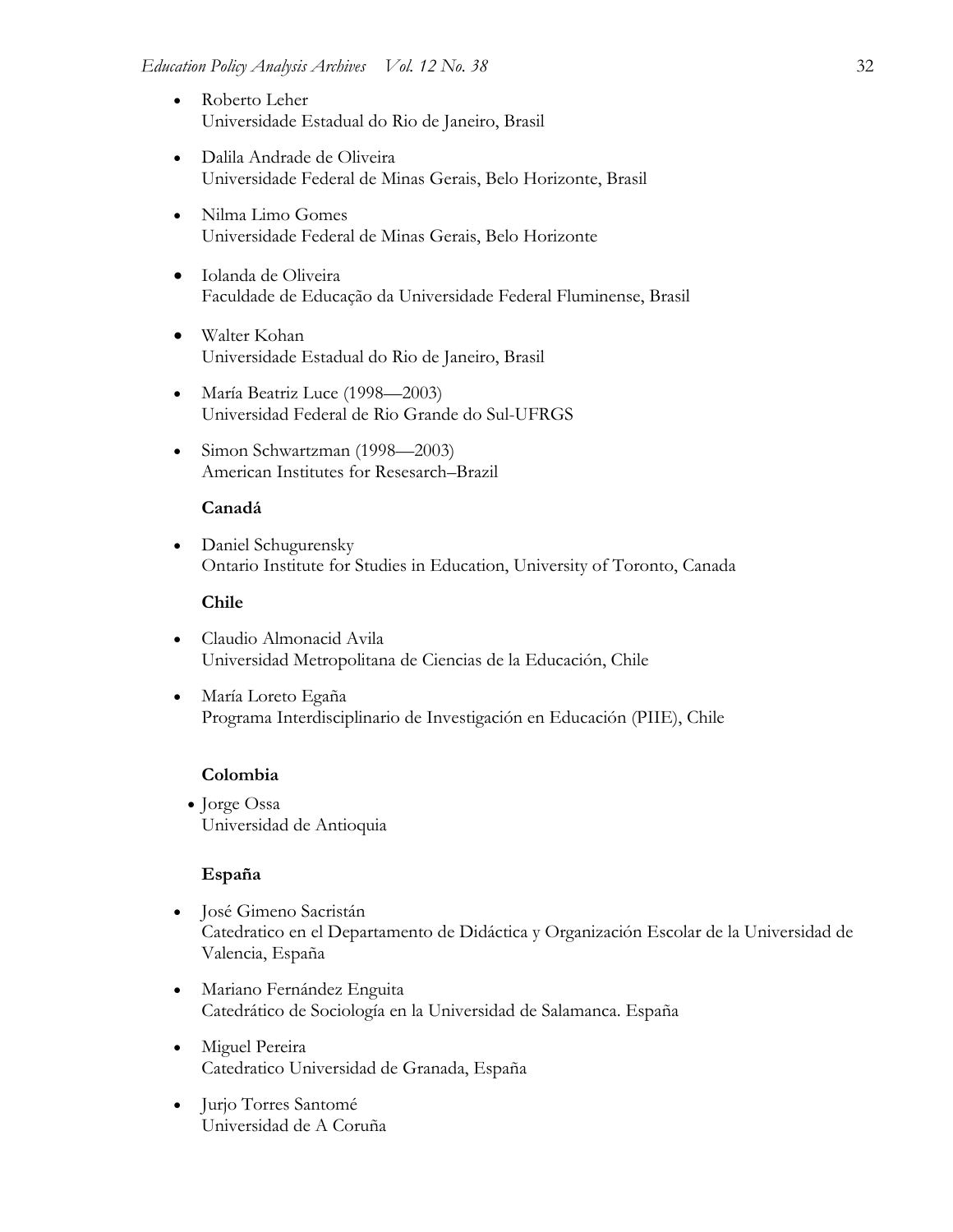#### *Voices from the Frontlines* 33

- Angel Ignacio Pérez Gómez Universidad de Málaga
- J. Félix Angulo Rasco (1998—2003) Universidad de Cádiz
- José Contreras Domingo (1998—2003) Universitat de Barcelona

# **México**

- Hugo Aboites Universidad Autónoma Metropolitana-Xochimilco, México
- Susan Street Centro de Investigaciones y Estudios Superiores en Antropologia Social Occidente, Guadalajara, México
- Adrián Acosta Universidad de Guadalajara
- Teresa Bracho Centro de Investigación y Docencia Económica-CIDE
- Alejandro Canales Universidad Nacional Autónoma de México
- Rollin Kent Universidad Autónoma de Puebla. Puebla, México
- Javier Mendoza Rojas (1998—2003) Universidad Nacional Autónoma de México
- Humberto Muñoz García (1998—2003) Universidad Nacional Autónoma de México

# **Perú**

- Sigfredo Chiroque Instituto de Pedagogía Popular, Perú
- Grover Pango Coordinador General del Foro Latinoamericano de Políticas Educativas, Perú

# **Portugal**

• Antonio Teodoro Director da Licenciatura de Ciências da Educação e do Mestrado Universidade Lusófona de Humanidades e Tecnologias, Lisboa, Portugal

**USA**